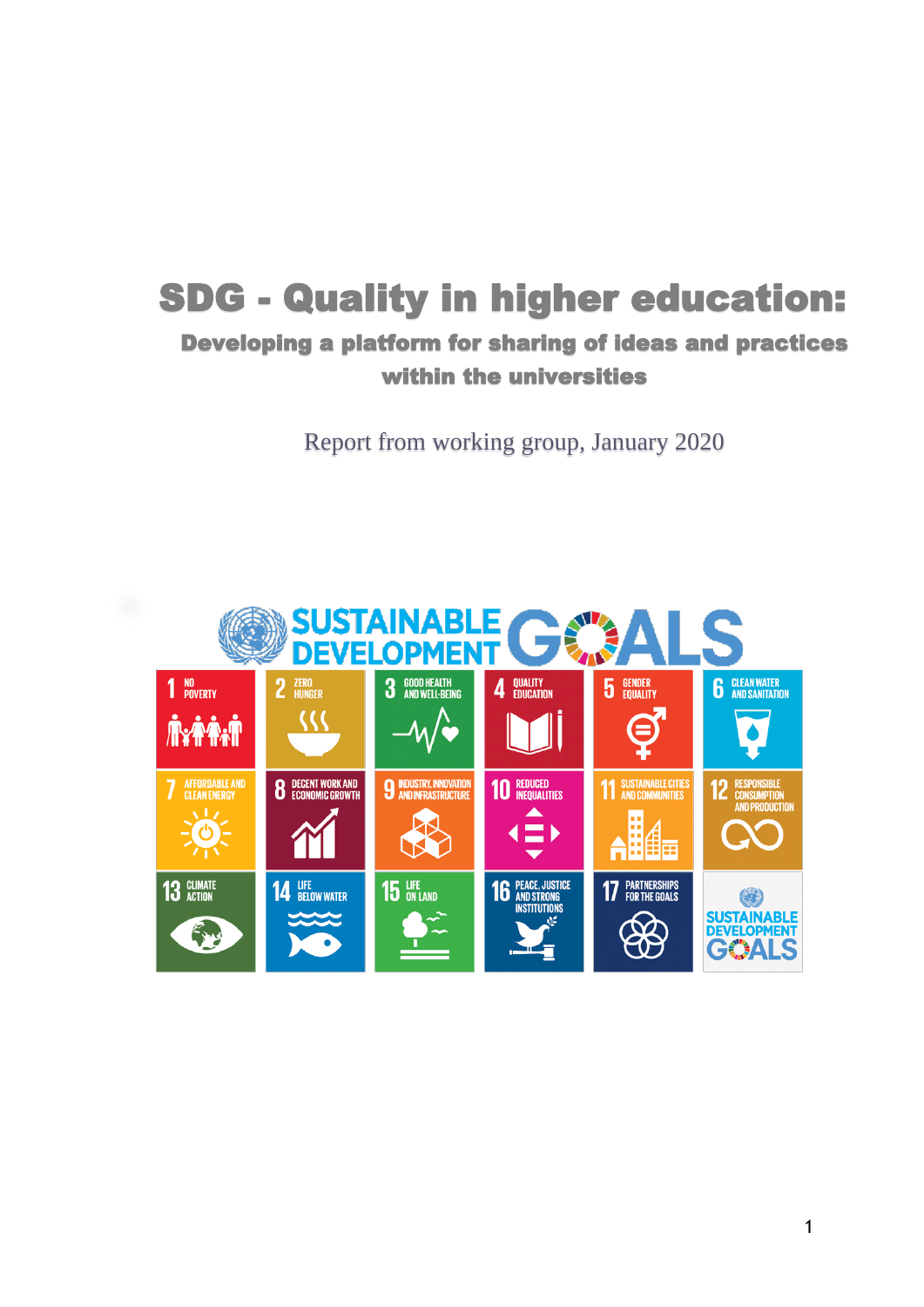# Content

| 1.   |  |  |
|------|--|--|
| 1.1. |  |  |
| 2.   |  |  |
| 2.1. |  |  |
| 2.2. |  |  |
| 2.3. |  |  |
| 3.   |  |  |
| 3.1. |  |  |
| 3.2. |  |  |
| 3.3. |  |  |
| 3.4. |  |  |
| 3.5. |  |  |
| 4.   |  |  |
| 4.1. |  |  |
| 4.2. |  |  |
| 4.3. |  |  |
| 5.   |  |  |
| 5.1. |  |  |
| 5.2. |  |  |
| 6.   |  |  |
| 7.   |  |  |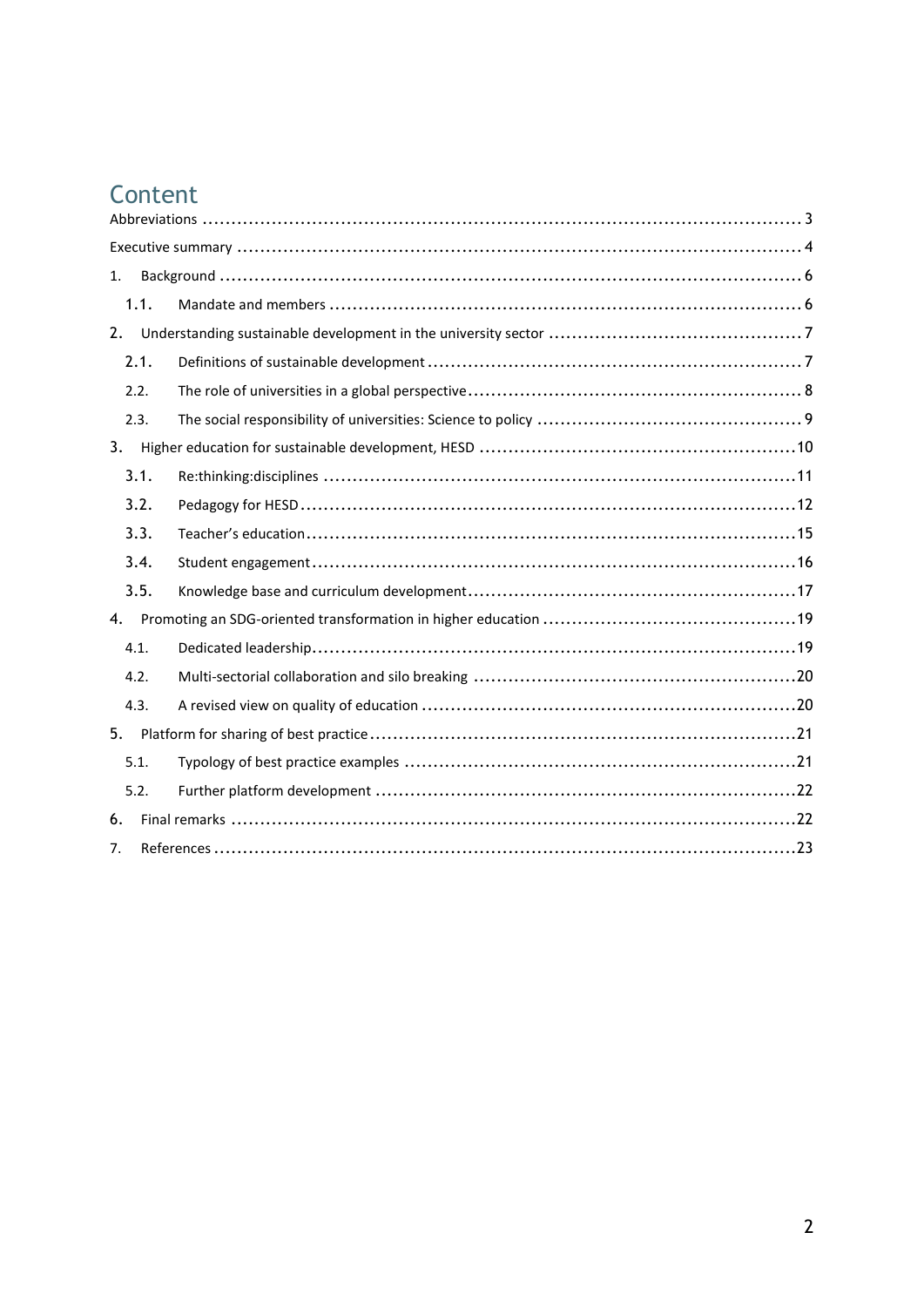# <span id="page-2-0"></span>Abbreviations

| BI          | Norwegian Business School                            |
|-------------|------------------------------------------------------|
|             |                                                      |
| <b>ESD</b>  | <b>Education for Sustainable Development</b>         |
| <b>HESD</b> | <b>Higher Education for Sustainable Development</b>  |
| <b>HVL</b>  | <b>Western Norway University of Applied Sciences</b> |
| <b>NMBU</b> | Norwegian University of Life Sciences                |
| <b>NSO</b>  | The National Students Organization in Norway         |
| <b>NTNU</b> | Norwegian University of Science and Technology       |
| <b>SDG</b>  | Sustainable Development Goal                         |
| UiB         | The University of Bergen                             |
| UiO         | The University of Oslo                               |
| UiT         | The Arctic University of Norway                      |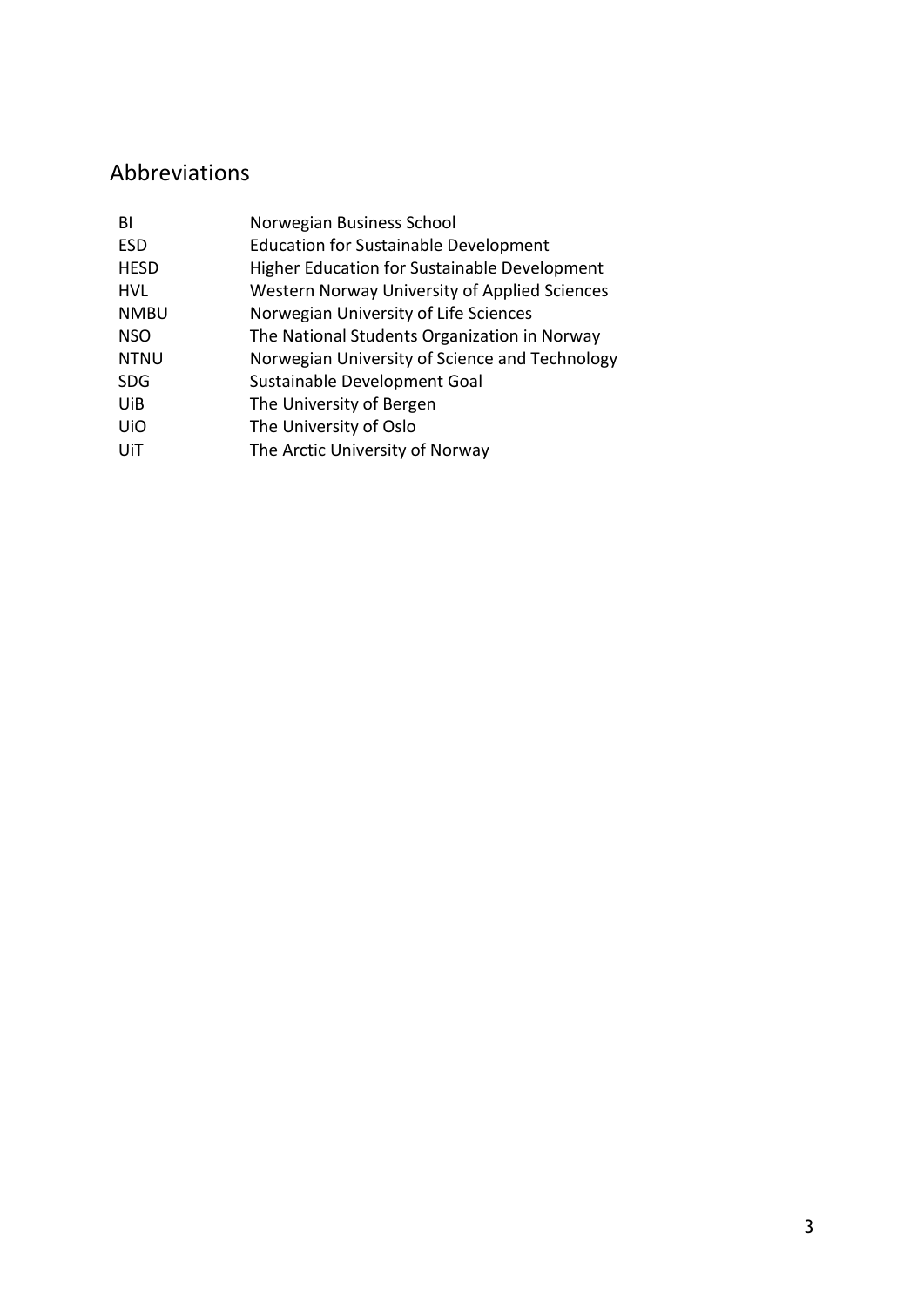# <span id="page-3-0"></span>Executive summary

At the SDG Conference 2019 in Bergen the Rectors of five Norwegian universities initiated a process aiming at creating a platform for sharing of best practice in the universities' work with the SDGs, with a particular focus on education. Based on this statement, a working group was established under *the National Committee for Cooperation with Agenda 2030 in the university sector* to develop the platform. The working group is presenting the platform and a report (this report) at the SDG Conference 2020.

This work represents an initiative from the universities to create a common public space for knowledge sharing and mutual learning and help promote further knowledge transformation in line with the SDGs. As a global network the universities have, not only a particular opportunity, but also a duty, following from their academic freedom, to engage with global challenges. All the sustainable development goals base their argument on knowledge, ask for new knowledge and suggest future change with reference to belief in science. It is a social responsibility of universities to bring science both to policy makers and to society in general. The wicked problems and complex challenges we are facing today, are expressed through the SDGs and all their interactions. While the SDGs are a whole, there are a number of unresolved conflicts within the framework. The interaction between knowledge types can help clarify some of these conflicts so that societies can make democratic and rational choices. In this lies the importance of recognizing the three pillars of Sustainable Development as set forth at the 2005 World Summit on Social development, namely economic viability, social equity and environmental protection. To create a more sustainable world, individuals and communities must become sustainability change-makers. They require the knowledge, skills, values and attitudes that empower them to contribute to sustainable development. Education is therefore crucial for the achievement of sustainable development.

In order to deal with the wicked problems, a new kind of pedagogy is called for, which in addition to securing a factual deep knowledge basis within a subject field or profession, also equips students with certain key competences. Higher Education for Sustainable Development (HESD) must ensure that students are equipped with a mindset and key competences for sustainability, which, combined with their factual knowledge base, make them ready to take action to ensure a sustainable future for our societies. Building on Education for Sustainable Development Goals: learning objectives (UNESCO) we promote a set of key competences for HESD. Together, and in addition to deep intra-disciplinary knowledge, these express the competence to transcend the traditional boundaries of disciplines, to rethink disciplines, to be open and empathetic to other perspectives; all in order to be creative and suggest innovative and sustainable solutions to the complex challenges we are facing. To educate for the sustainable development means to open for more inter-disciplinary interactions and for more problem-oriented and action-based teaching, where students contribute with ideas about what is relevant knowledge.

Through education universities have a particular opportunity to create change-makers for sustainability. The universities educate professionals, who again through their working life can contribute to the reduction of social inequality, prevent the destruction of the environment, animal habitats and the atmosphere. Professionals with knowledge and understanding of the interconnection between the social, environmental and natural worlds, can be the most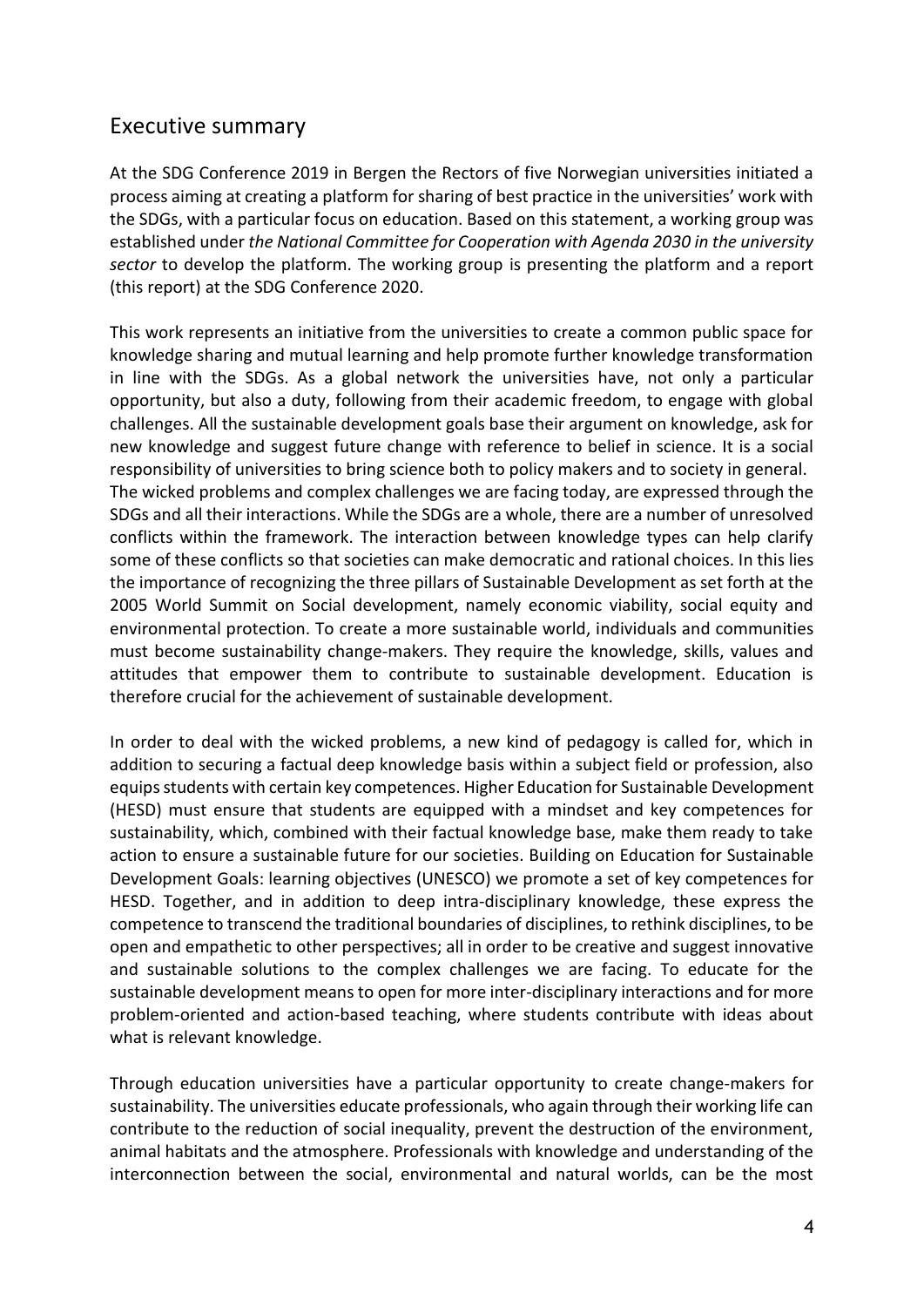important change agents. Of these professions, the teachers have a crucial role. Fostering new generations, whose awareness of our global challenges is growing, makes the teachers educated from the universities key mediators of reliable knowledge about our global development.

Higher Education for Sustainable Development implies addressing sustainability at many levels, the most obvious being curricula content in courses and study programmes. Whereas the training of key competences and the focus on problem-based learning *per se* may be regarded as education *for* or *as* sustainable development, meeting the SDGs, their factual content and their synergies and trade-offs, as content of courses and curricula can be described as education *about* sustainable development. The SDGs can relate to all established curricula, but they will also transform the orthodoxies of disciplines and demand renewal of epistemologies in line with a new understanding of what is relevant knowledge.

Beyond addressing the SDGs in study programmes, awareness of sustainable development should be nurtured also at other levels, for instance by stimulating students to take responsibility and take collective action through their daily and professional lives. To build a sustainable future we need the energy, creativity, and initiative of the young people around the world, and the students need a global arena where they can discuss universal matters such as quality education, student rights and the SDGs.

The 2030 Agenda can only be achieved if different sectors and actors work together in an integrated manner. One of the greatest challenges in approaching the interconnected challenges today, is silo-thinking and a potential inability to overcome internal and institutional barriers towards solving the SDGs. In order to make substantial progress towards the fulfilment of Agenda 2030, academia must furthermore increase collaboration with all stakeholders of society. Higher Education for Sustainable Development requires dedicated leadership showing belief in the necessity of a transformative shift. This means that universities must be open for and support creativity and flexibility in ways of teaching and creating study programmes. At governmental level, law and regulations for higher education must not put restrictions that work as hindrances for this flexibility. On the contrary, quality evaluation systems, both institutional for self-evaluation and governmental QA systems, need to reward initiatives in higher education both *for, as* and *about* sustainable development, in addition to scientific disciplinary knowledge.

The best way universities can create a momentum for sustainable development is through collaboration and sharing of good practice on sustainability in education and research. We have collected examples of best practice from across the university sector in Norway, but the example list is far from exhaustive. Throughout this report examples from the platform have been given in example boxes to illustrate specific topics covered in the full report, but the complete data base of best practice examples will be available on the online platform.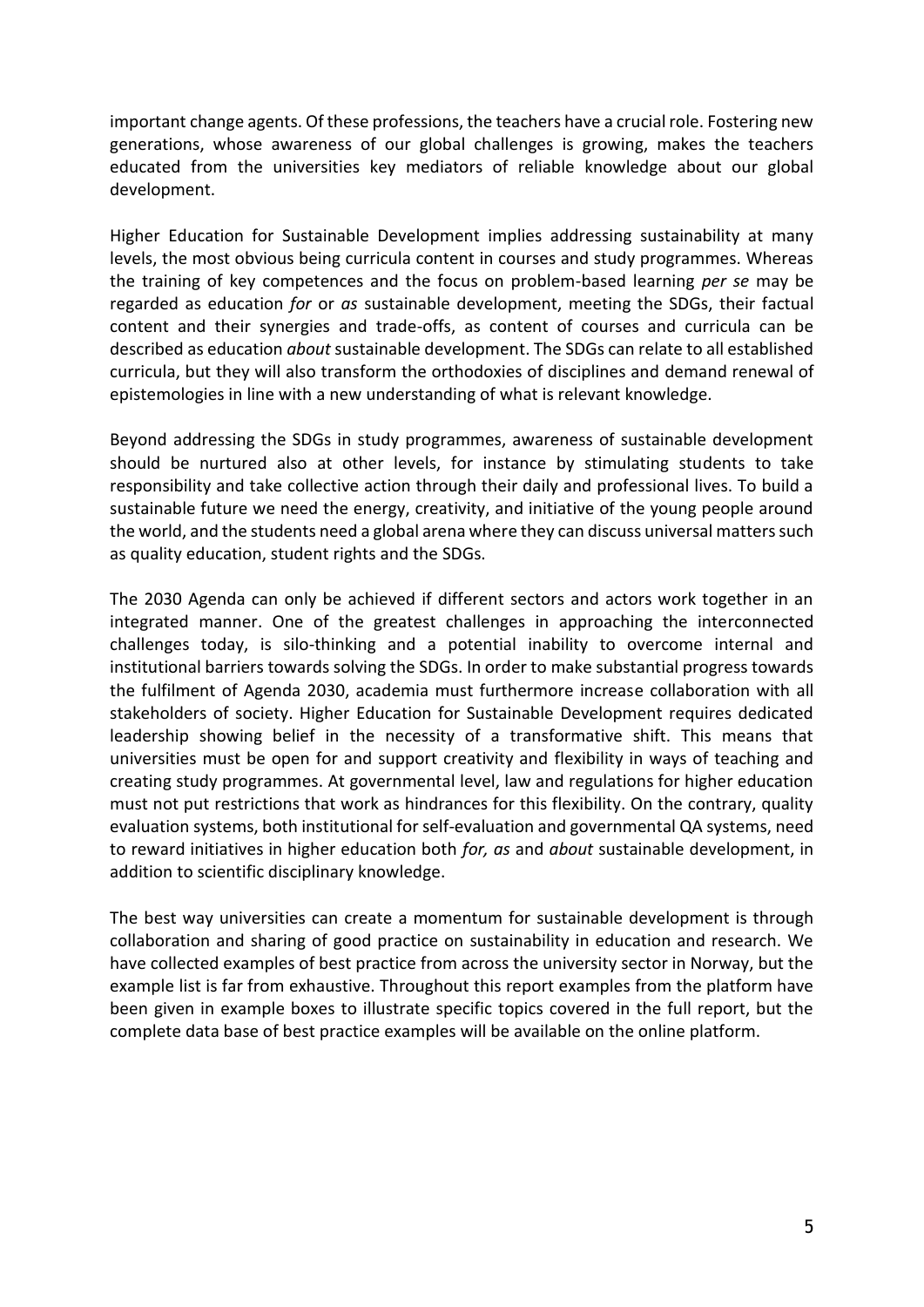# <span id="page-5-0"></span>1. Background

Based on an initiative from the University of Bergen, the *National Committee for Cooperation with Agenda 2030 in the university sector* proposed to develop a platform for knowledge sharing of ideas and best practices, in line with the values and goals of the UN Sustainable Development Goals (SDGs). This is seen as a first step to strengthen the Norwegian higher education sector's commitment to the UN 2030 Agenda for Sustainable Development.

At the final session of the SDG Conference 2019, the rectors of UiB, UiO, NTNU, UiT and NMBU presented the following statement:

Last year we established the National Committee for Cooperation with Agenda *2030 in the Norwegian university sector. This year we want to take this initiative one step further by creating a platform for sharing of best practice in the universities' work with the SDGs, with a particular focus on education. This work will be coordinated by the National Committee, and the aim is that next year at the SDG Conference 2020, we will be able to present this platform to you all.*

Based on this statement, the national committee established a working group tasked with the development of a platform for sharing of ideas and practices among universities<sup>1</sup>. We hope this platform will promote our common interests as a network of universities. The platform promotes a common public space for knowledge sharing and mutual learning, and further knowledge transformation in line with the SDGs that might be useful both in a national and global context.

### <span id="page-5-1"></span>1.1. Mandate and members

The central focus of the working group has been to:

- Identify a research- and education- relevant understanding of sustainable development, where focus on the interconnectedness between the goals is paramount. This will be a qualitative statement about the dimensions that need to be present in an understanding of sustainable development in the university sector, such as: pedagogical aspects, knowledge-base, curriculum development, connection between research and education, and openness between disciplines.
- Develop perspectives and suggestions on the knowledge-ethics connections necessary to achieve a transformative shift.
- Reflect on the hindrances for an SDG-oriented transformation of higher education at universities, and how we might promote such a change.
- Build a digital platform for *dialogue,* for presentation of *best practices,* and the promotion of *ideas* for SDG-relevant teaching and disciplinary organization. The platform will be used to interact with actors in the sector, particularly those who are already engaged in SDG-relevant changes.

<sup>1</sup> For brevity «universities» is in this report implying all universities and university colleges in Norway.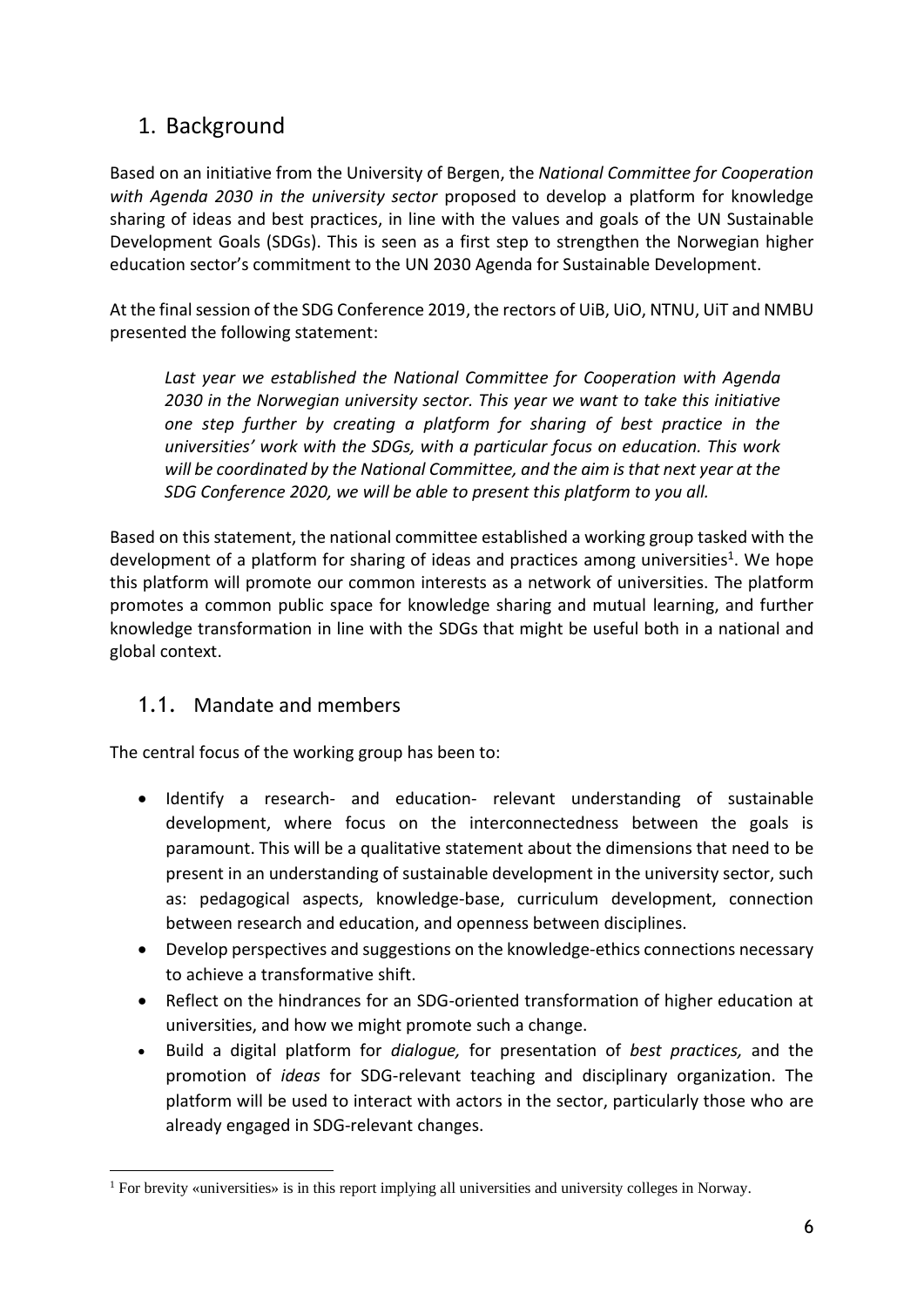The members of the working group are Solve Sæbø (NMBU, leader), Karina Mathisen (NTNU), Tor Halvorsen (UiB), Bjørn-Petter Finstad (UiT), Mariel Cristina Aguilar-Støen (UiO), Eira Garrido (NSO), Mathilde Holm (UiB) and Ingrid Christensen (UiB, secretary of the work group)

# <span id="page-6-0"></span>2. Understanding sustainable development in the university sector

### <span id="page-6-1"></span>2.1. Definitions of sustainable development

Creating a platform for sharing of best practices requires reaching a common understanding of the concept of sustainable development and its relevance in higher education. The 17 [Sustainable development Goals](https://www.iisd.org/topic/sustainable-development-goals)) are part of the [2030 Agenda,](https://sustainabledevelopment.un.org/post2015/transformingourworld) which recognizes "that eradicating poverty in all its forms and dimensions, including extreme poverty, is the greatest global challenge and an indispensable requirement for sustainable development."



The 2005 World Summit on Social Development highlights the three pillars of sustainability that has served as a common ground for sustainability standards and certification systems in recent years. These are economic viability, social equity and environmental protection (Fig 1). The three pillars are seen as interdependent.

*Fig 1: The three pillars of sustainability (https://www.biosphere.org.au/sustainable-future)*

When the interaction between ecological, environmental and social dimensions determine what is deemed economically acceptable, a new disciplinary framework and hierarchy evolves. This development model takes as its starting point the global – the earth – and all its interdependencies, and is usually called the eco-social model. Partial knowledges must relate to the survival of this wholeness. However, the earth, the whole, does not speak back to us with a clear voice, but rather puts conflicting demands on human behavior. At the same time as the human influence on the earth is everywhere, and lasting (even beyond our human existence, the Anthropocene), the influence of the humanly transformed earth on our existence has changed dramatically over a short period (the great take off). We can no longer talk of the "social" without reflecting on the "ecological". While the old development model was about expansion, the new development model should be about recomposition, limits, circulation, wellbeing, and based on knowledge about how human actions influence nature and vice versa. This development model, in other words, challenges the old development model of economic growth, so well served by the universities' disciplinary specialization and academic division of turfs.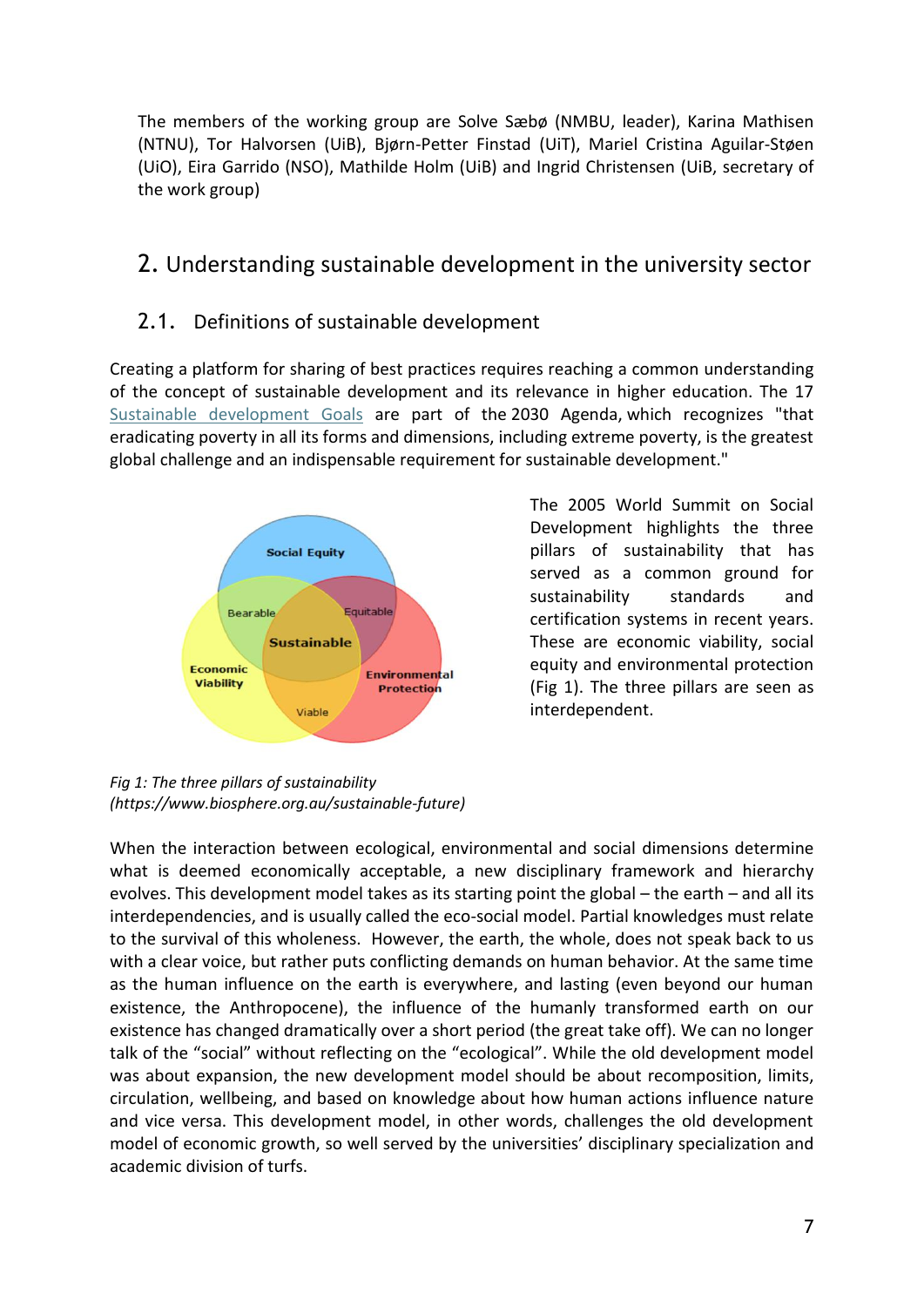### <span id="page-7-0"></span>2.2. The role of universities in a global perspective

Universities are part of a global academic community with shared values. In order to produce secure knowledge, academic freedom must be promoted and defended by the universities themselves. As a global network, academics and the institutions they work within have not only a particular opportunity, but also a duty, following from this academic freedom, to engage with global challenges.

The 2030 Agenda for Sustainable Development is an attempt by the international community, composed of political representatives from states, civil society activists and a large number of academics, to address challenges that are global in scope. All the goals base their argument on knowledge, ask for new knowledge and suggest future change with reference to belief in science.

In 2016 the UN asked 15 scientists to draw up an assessment of the state of sustainable development in the world. They recently published the report *"The Future is Now: Science for Achieving Sustainable Development"* to support decision-making and present an approach to, and a guide for a sustainable path forward. Highlighting the significance of research-based knowledge and multidisciplinary collaboration, the group argued that the sustainability dimension of science must be strengthened when setting targets and making decisions.

Higher education institutions are crucial actors for the production of knowledge about the SDGs, teaching in line with the SDGs, and transforming curriculum and teaching to prepare a new generation to address the global challenges. Given their privileged position as both national and global institutions, universities should cooperate based on the principle of shared but differentiated responsibilities, so that no university in the world is left behind.

Universities promote academic freedom and the right of free speech, and they are crucial in producing knowledge relevant to our understanding of the global challenges and offering science-based solutions. The SDGs challenge us to make explicit the kinds of knowledge relevant to the problems we face, from poverty (goal 1) to global cooperation for peace (goal 16), through a global dialogue (goal 17). Democratic principles are the most important ones to seek solutions that are equitable and fair. To contribute to these solutions universities should maintain their autonomy and freedom and should strengthen their own democratic practices which are currently under pressure across the world.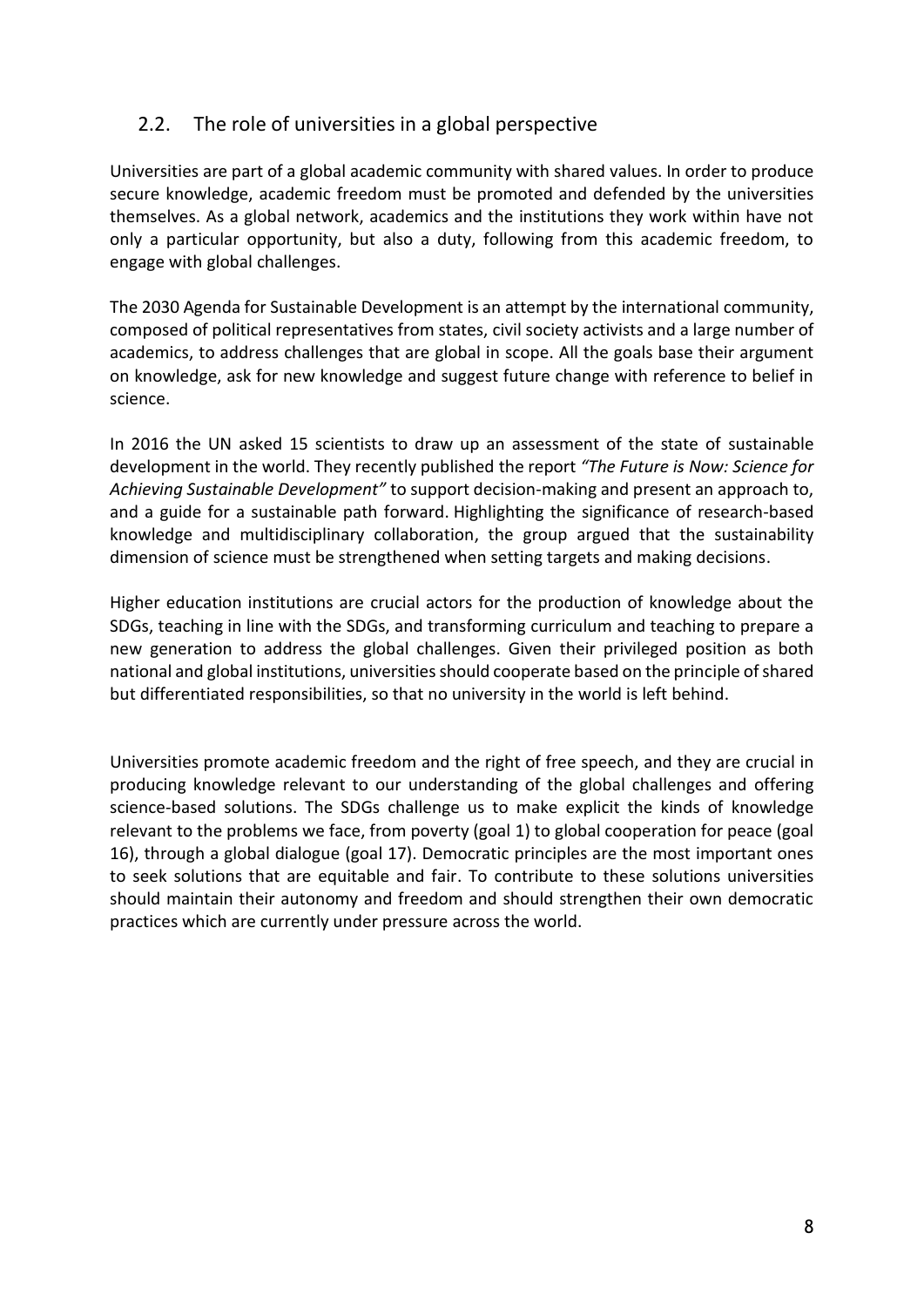### <span id="page-8-0"></span>2.3. The social responsibility of universities: Science to policy

The 2030 Agenda calls for a radical shift. It is the social responsibility of universities and the academic community these universities are creating to promote and protect, to reflect on and

*It is important that these "missions" of the universities are coordinated globally, and universities must come together to debate an action plan. We need to create a critical mass of members, to mobilize awareness also outside universities.*

to show the challenges and consequences of these shifts. In line with the SDGs, these shifts must lead to a transformation in how we treat nature, how we produce and consume, how we distribute values and how we secure an inclusive, fair and equal society. We need a new development model building on a new understanding of how human and nature can and must interact. In this transformation academic knowledge can be decisive. It is

important that these missions of the universities are coordinated globally, and universities must come together to debate an action plan. We need to create a critical mass of members, to mobilize awareness also outside universities.

In order to succeed in making universities a vehicle for social transformation, we need to create open and collaborative institutions, and we need researchers and teachers to challenge the way we develop educational programs. Collaborative and global partnerships between universities are necessary, but also between academia and other sectors. We need to make sure that the research and education universities provide is generated for the future, and provide new ideas and possible solutions for sustainable social and economic systems. This could be achieved by establishing a global working group to create guidelines for the universities' work with the SDGs in research and higher education along the lines of the Norwegian National committee (Box 1).

#### **Box 1: The national committee for the Agenda 2030 in the university sector in Norway**

The University sector in Norway has established a collaborative project entitled: "The National Committee for the Agenda 2030 in the university sector". The focus is primarily on the establishment of dialogue about SDGs in higher education and in research and how partnerships between universities, but also with other sectors, can bring about the changes needed. We now want to move this initiative further to create a global dialogue about the role of universities in Agenda 2030.

Academic practices secure that academics have the authority to tell what constitutes relevant knowledge. Policies that are informed by knowledge strengthen democracy. Global actors have agreed that the ideal "leave no one behind" is part of the policy. To secure public control over an economy aimed to combat inequality, safeguard the environment and stop the emission of green-house gases, we need to guarantee academic freedom and strong democratic institutions. Universities need to be innovative and at the forefront in promoting dialogue between relevance and democratic action.

Our platform for sharing best practice examples is a contribution to such a dialogue. Education needs to mediate between truth telling and democratic value choices by teaching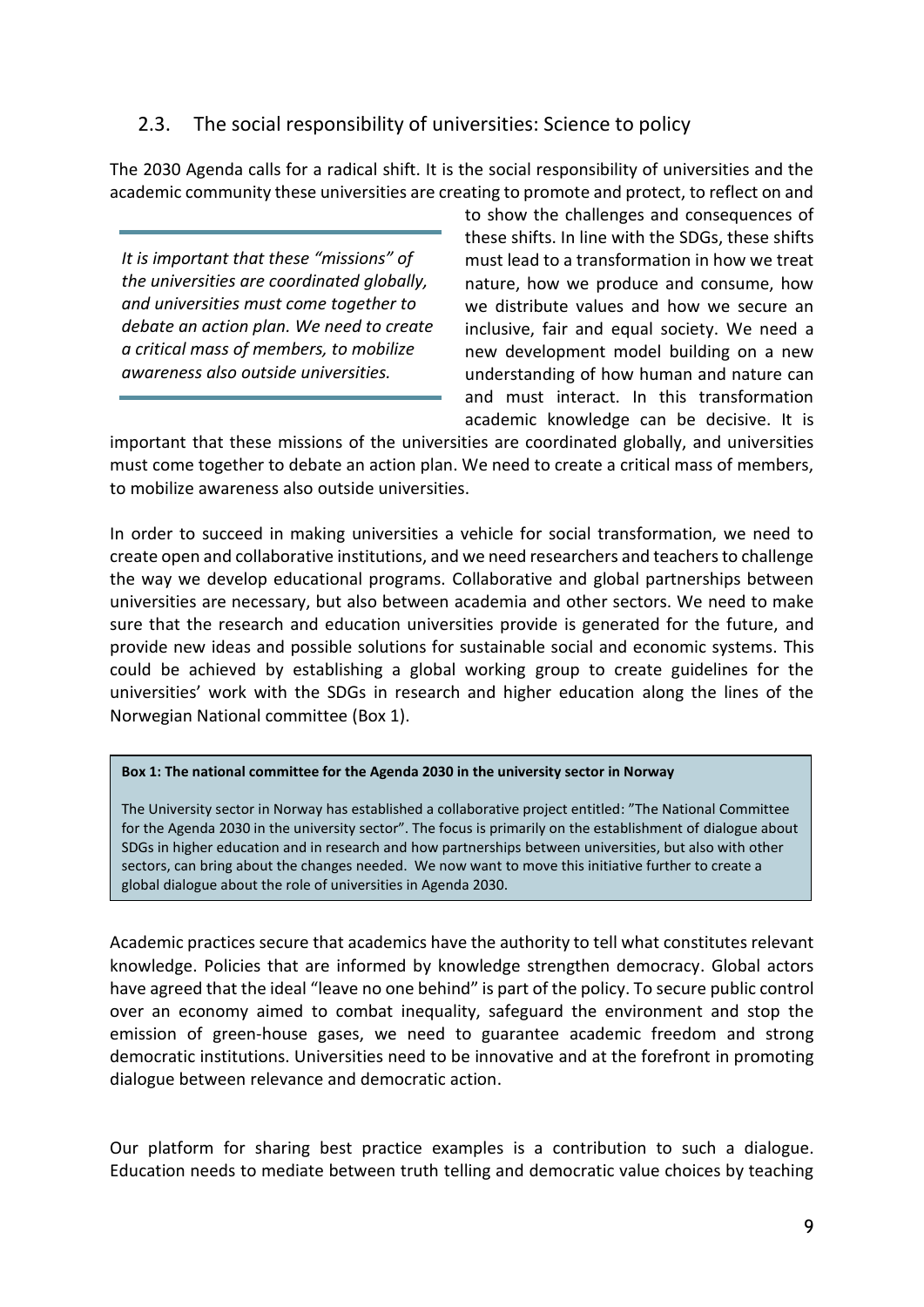students both to be global and local citizens at the same time. As global citizens, students need to know what challenges we are facing, as citizens of a country, with place-bound identities, they need to know how to act to counter the global threats.

Our platform will serve as a channel to spread good teaching practices. While education, research and teaching, particularly the last 70 or so years, have driven us towards a growing division of academic labor (perhaps 5000 disciplines today, more than 9000 specialties, many with ambitions of becoming disciplines), it is now time to think of academic innovations in light of the need to solve the bigger problems. While academic specialization has given us better health, economic growth and increased consumption, the compartmentalization of science is important in explaining the compounded crises we are facing today, though no academic specialist is responsible for the aggregated consequences of his or her knowledge production.

To address contemporary challenges, the interaction between academics and across faculties, the unity of the university, and the collaboration between academics becomes crucial. When technology solves a problem, but at the same time creates new inequalities, or block development for others, the academic community must speak up and take its ethical responsibility in line with the SDGs. While the

While the SDGs are a whole, there are a number of unresolved conflicts within the framework. The interaction between knowledge types can help clarify some of these conflicts, so that societies can make democratic and rational choices.

SDGs are a whole, there are a number of unresolved conflicts within the framework. The interaction between knowledge types can help clarify some of these conflicts, so that societies can make democratic and rational choices. However, dilemmas and contradictions within the SDGs must be resolved through democratic decision-making processes.

# <span id="page-9-0"></span>3. Higher education for sustainable development, HESD

To create a more sustainable world, individuals and communities must become sustainability change-makers. They require the knowledge, skills, values and attitudes that empower them to contribute to sustainable development. Education, therefore, is crucial for the achievement of sustainable development. However, not all kinds of education support sustainable development. Education that promotes economic growth alone may well also lead to an increase in unsustainable consumption patterns. The approach of Education for Sustainable Development (ESD) empowers learners with a mindset for sustainability to take informed decisions and responsible actions for environmental integrity, economic viability and a just society for present and future generations. Building on ESD in general, Higher Education for

Sustainable Development (HESD) must ensure that students are equipped with a mindset and key competences for sustainability, which, combined with their factual knowledge base, make them ready to take action to ensure a sustainable future for our societies. This calls for a transformation of higher education.

Education is crucial for the achievement of sustainable development.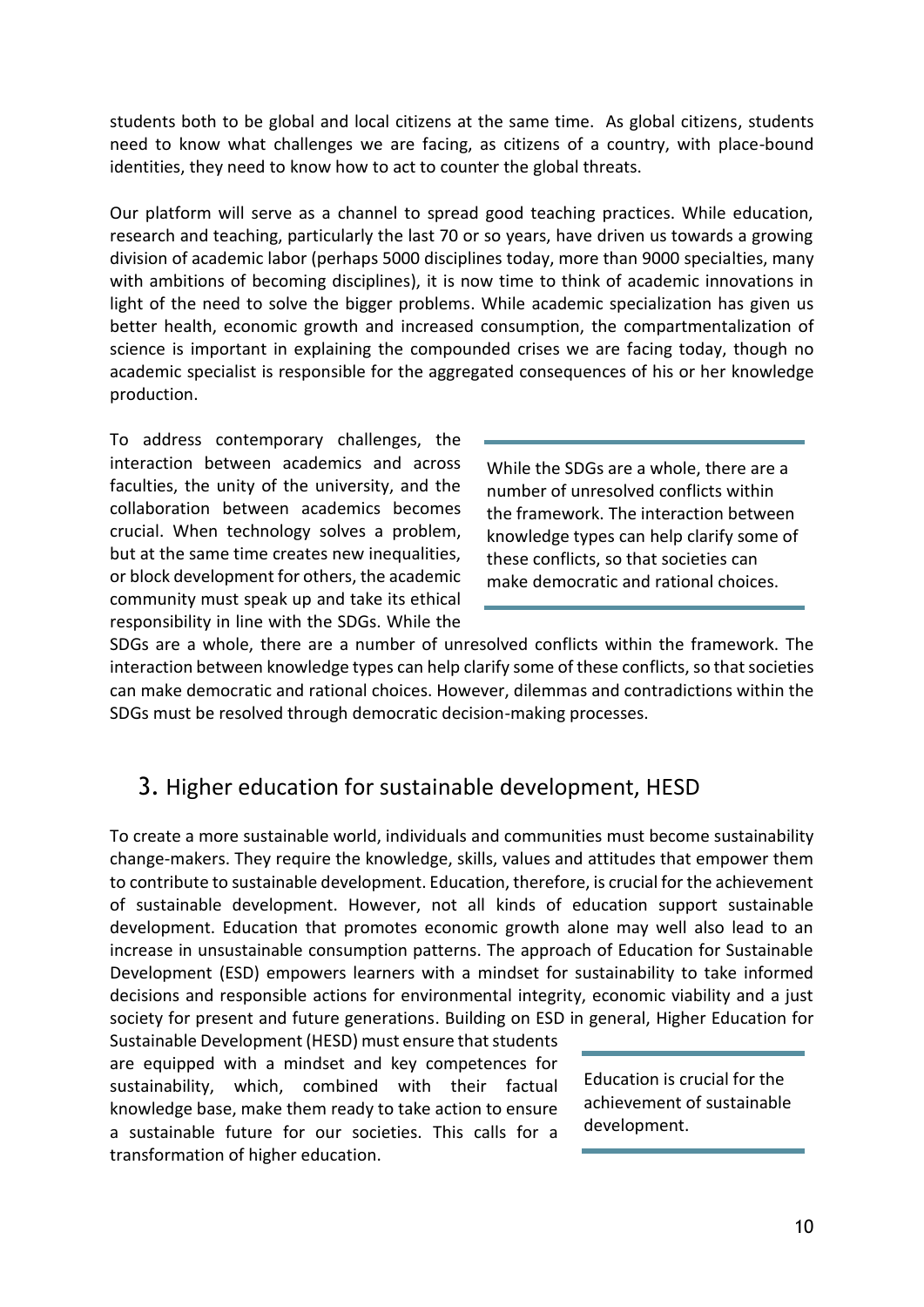# <span id="page-10-0"></span>3.1. Re:thinking:disciplines

To promote the transformative shift and to contribute to a new development model, we need an academic community that rethinks and recreates its disciplinary basis. We need institutions that support interactions and cooperation between academics that can grasp and promote new ways of linking knowledge across the disciplines. We may also need new types of disciplines (post-discipline) that show how the social, the environmental and the economic aspects must be linked in ways that protect nature, reduces inequality, secures decent work and leaves no-one behind. We need to teach candidates in different professions the knowledge of both the nature and the social, and most importantly; how they interlink. The professions must have skills that combine the social and eco-environmental knowledge needed to transform the world of work. With support in the academic authority of the Universities that educate them, strength to implement changes in line with eco-social ideals and ethical commitment to social equality may come about in time to reach the 2030 deadline.

The disciplinary transformations necessary to promote a new development model demands a common effort. A new way of valuing knowledge and institutions that promote such knowledge, can only be achieved through academic cooperation and sharing of ideas and experiences. This is how new knowledge grows, particularly in times when the orthodoxies of disciplines need to transform*.* 

The "problems" the different goals evolve out of, are all multidisciplinary, and demands a broad academic cooperation to be both understood and acted upon.

This challenge to the established order can be overcome by focusing on the problems we are facing. The "problems" the different goals evolve out of, are all multidisciplinary, and demands a broad academic cooperation to be both understood and acted upon. Problem oriented education and basic research need a

new flexibility between disciplines. This flexibility is crucial due the fact that we – this time – have a very short time span to find a new development path.

The university, which historically has grown to combine faculties of knowledge, is the institution that may link our different types of knowledge across specializations. Only universities with their general responsibility for all faculties can also transform how these interact. Universities, as spaces for dialogue between faculties, can change how we interpret and act on the world we live in. Today there is a mis-match between how we organize the interactions, between disciplines on the one hand and the challenges we are facing on the other. As the history of universities show, disciplines are social conventions, not – as often argued retrospectively – created by a method, a theory, or an object of study. To build better dialogue between the social/human and natural sciences, scholars thus need to transform their social conventions about what a discipline is, and how they may interact in teaching and in curricula. This means to open-up for initiatives, experiments, and types of student interaction that combine the traditional disciplines and preferably also across the natural, social and human sciences.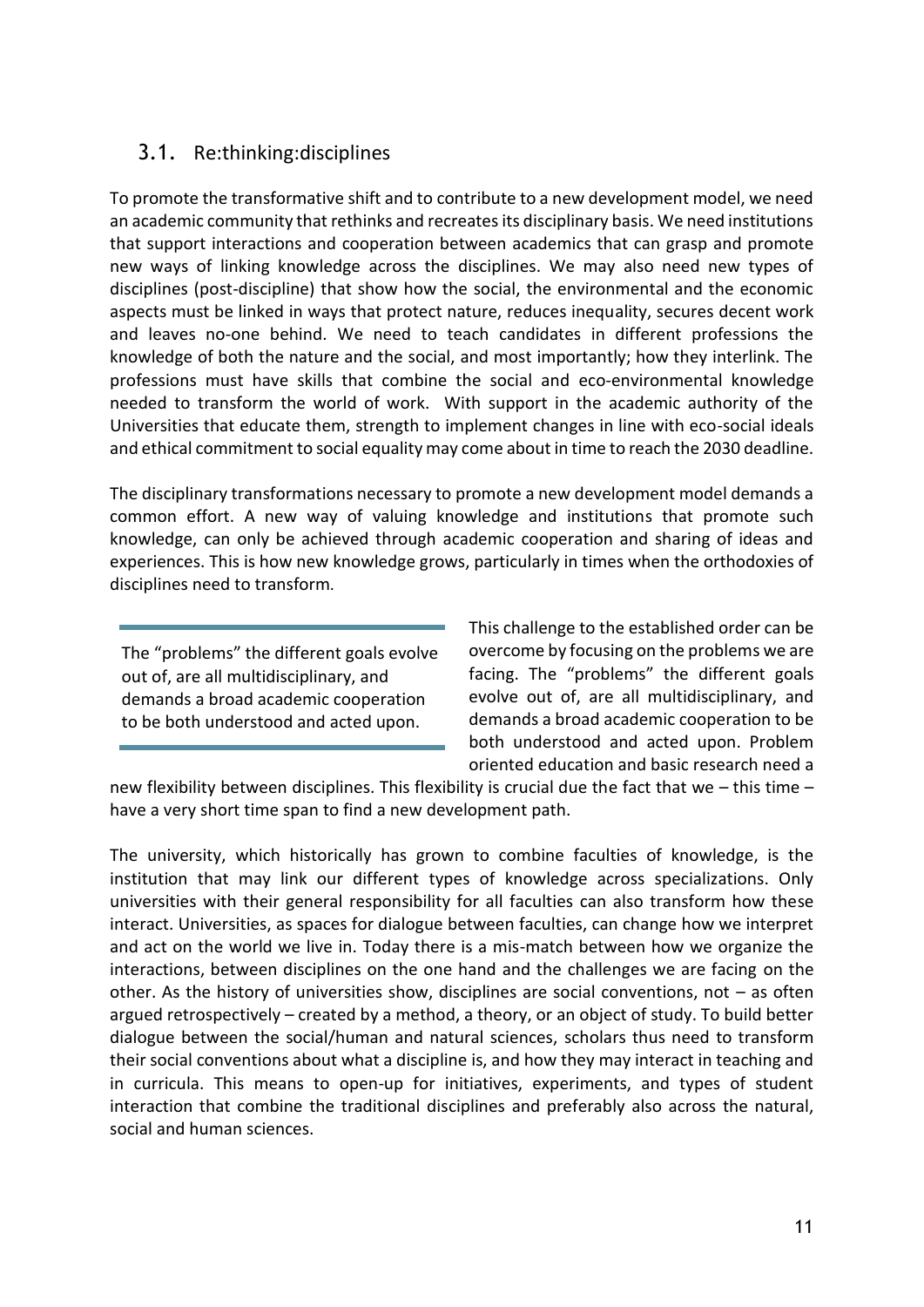# <span id="page-11-0"></span>3.2. Pedagogy for HESD

The challenges embedded in Agenda 2030 are highly complex in their nature, involving interactions and synergies, but also contradictions, dilemmas and conflicts between the goals. Many problems are so-called "wicked", that is, they are ambiguous and chaotic, dynamic and resist being defined, have many interdependent elements, some hidden or unknown, and they may have many stakeholders with conflicting perspectives (based on definitions by Fox, M. and Gibson, R.). In order to deal with such wicked problems, a new kind of pedagogy is called for, which in addition to securing a factual deep knowledge basis within a subject field or profession, also equips students with key competences (so-called  $21<sup>st</sup>$  century skills), such as systems thinking, normative-, transdisciplinary collaboration- and creativity competences, to deal with the complexity of the sustainability problems they are facing. To educate for the sustainable development (also) means to be problem- oriented in the approach, open for new interactions between disciplines, even new kinds of disciplines, and to be globally oriented as well as locally embedded.

#### **Box 2: Key competences for Higher Education for Sustainable Development (HESD)**

- **Systems thinking competency:** the abilities to recognize and understand relationships; to analyse complex systems; to think of how systems are embedded within different domains and different scales; and to deal with uncertainty.
- **Anticipatory competency**: the abilities to understand and evaluate multiple futures possible, probable and desirable; to create one's own visions for the future; to apply the precautionary principle; to assess the consequences of actions; and to deal with risks and changes.
- **Normative competency**: the abilities to understand and reflect on the norms and values that underlie one's actions; and to negotiate sustainability values, principles, goals, and targets, in a context of conflicts of interests and trade-offs, uncertain knowledge and contradictions.
- **Strategic competency:** the abilities to collectively develop and implement innovative actions that promote sustainability at the local level and further afield.
- **Transdisciplinary collaboration competency**: the abilities to learn from others and to transcend the traditional boundaries of one's own discipline or profession; to understand and respect the needs, perspectives and actions of others (empathy); to understand, relate to and be sensitive to others (empathic leadership); to deal with conflicts in a group; and to facilitate collaborative and participatory co-creation for problem solving.
- **Critical thinking competency**: the ability to question norms, practices, opinions and established theories; to reflect on own one's values, perceptions, perspectives and actions; and to take a position in the sustainability discourse.
- **Creativity competency**: the ability to combine anticipatory, transdisciplinary collaborative and critical thinking competencies to be innovative and to think creatively about solutions to complex problems.
- **Self-awareness competency**: the ability to reflect on one's own role in the local community and (global) society; to continually evaluate and further motivate one's actions; and to deal with one's feelings and desires.
- **Integrated problem-solving competency:** the overarching ability to apply different problem-solving frameworks to complex sustainability problems and develop viable, inclusive and equitable solution options that promote sustainable development, integrating the above-mentioned competences.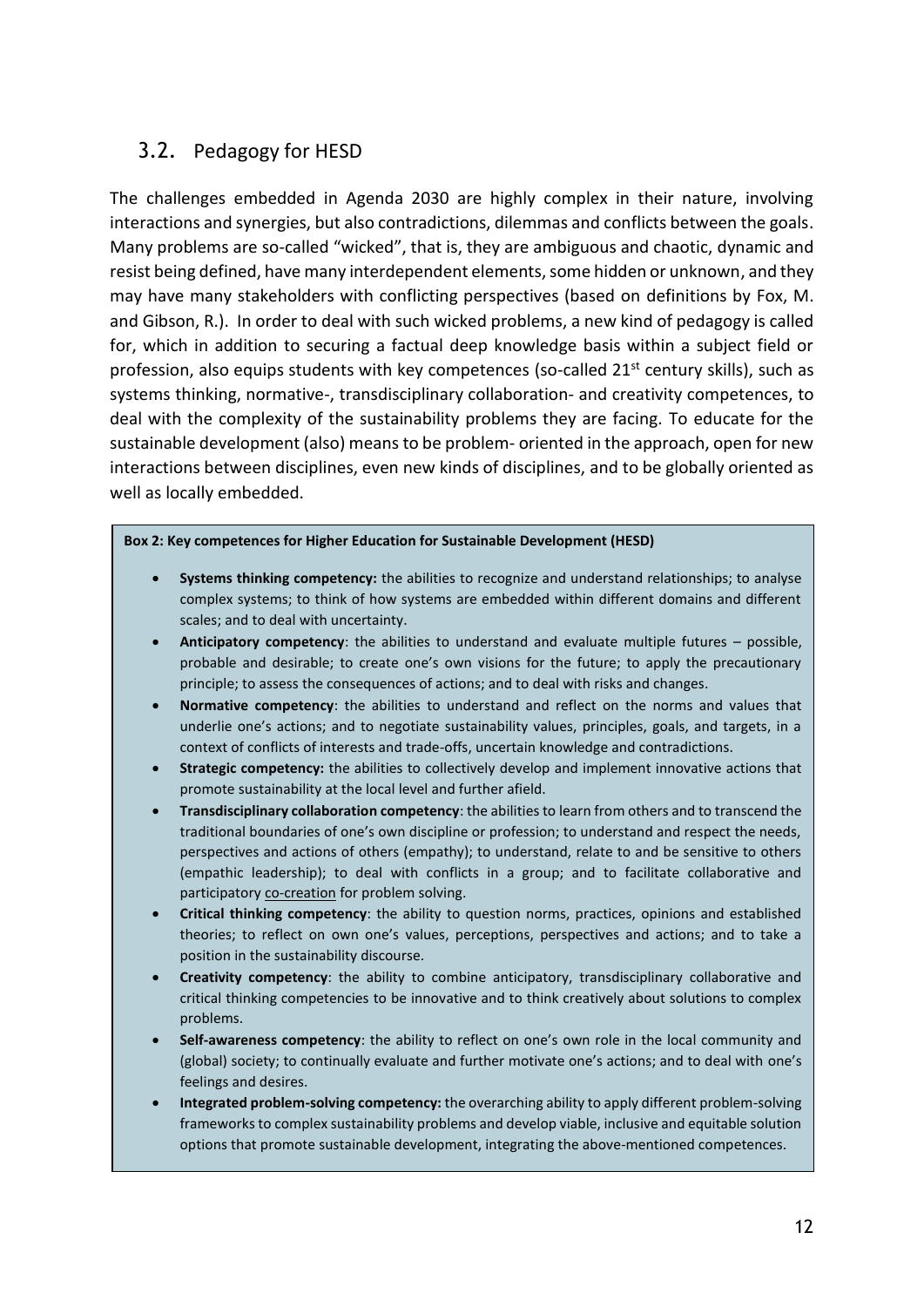According to UNESCO (Education for Sustainable Development Goals: learning objectives) there is general agreement that sustainability citizens need to have certain key competencies that allow them to engage constructively and responsibly with today's world. These are crosscutting competencies that are necessary for all learners of all ages worldwide, developed at different age-appropriate levels. These key competencies are here adopted and expanded to understand which competencies universities need to develop in the learners at university level (Box 2).

Students need to learn how the complexity of a problem defines the level of complexity of the approach needed to deal with the problem. Well defined (so-called "simple") problems may very well be solved in a most effective way within disciplines (intra-disciplinary competence), however, to ensure that the solutions contribute to sustainable development, the students need interdisciplinary competence to evaluate consequences of the solutions in the wide system context. Other, and more wicked problems may demand transdisciplinary collaborative approaches that create "a unity of intellectual frameworks beyond the disciplinary perspectives" (Stember, 1991).

#### **Box 3: Collaboration across disciplines**

Experts in Teamwork (EiT) is a master's degree course at NTNU (Norwegian University of Science and Technology) in which students develop their interdisciplinary teamwork skills. As part of interdisciplinary teams, students get an opportunity to sharpen their skills on major real-life challenges facing society. They also learn to take a meta-perspective on their teamwork cooperation during the project. The course is compulsory for all students in master's programmes and programmes of professional study at NTNU.

CityStudio Oslo is an inter-institutional innovation hub hosted by UiO (University of Oslo) and Oslo city. In this educational project, which is inspired by CityStudio Vancouver, students across several institutions (UiO, NMBU, BI, AHO, OsloMet) work together with staff and community to design experimental projects that make the city of Oslo more sustainable and liveable. The students get the opportunity to work directly with urban challenges, and the CityStudio is an example of transdisciplinary collaboration involving both academia and society.

The Sustainable entrepreneurship course at NMBU (Norwegian University of Life Sciences) is aiming to change the curriculums and teaching methods to empower students with the ability to solve complex problems through innovation and entrepreneurship in an interdisciplinary context using design thinking and user-centred learning. Through cross-disciplinary creative idea generation and concept development the students learn, by using the sustainable business concept, to find innovations that can contribute to new and disruptive solutions that can make a difference.

Bergen Global is a meeting arena where UiB (University of Bergen) host more than one hundred lectures, seminars and debates annually. All events are free and open to the public, and many are streamed and available online. Every summer, Bergen Summer Research School welcomes 100 PhD candidates from all over the world, to spend two weeks with some of the best researchers in Bergen to discuss and explore some of the biggest challenges facing the world. Forum for Science and Democracy, SDG Bergen and Bergen Global arranges monthly university wide meetings to discuss the global challenges, the SDGs and the role of university-based knowledge.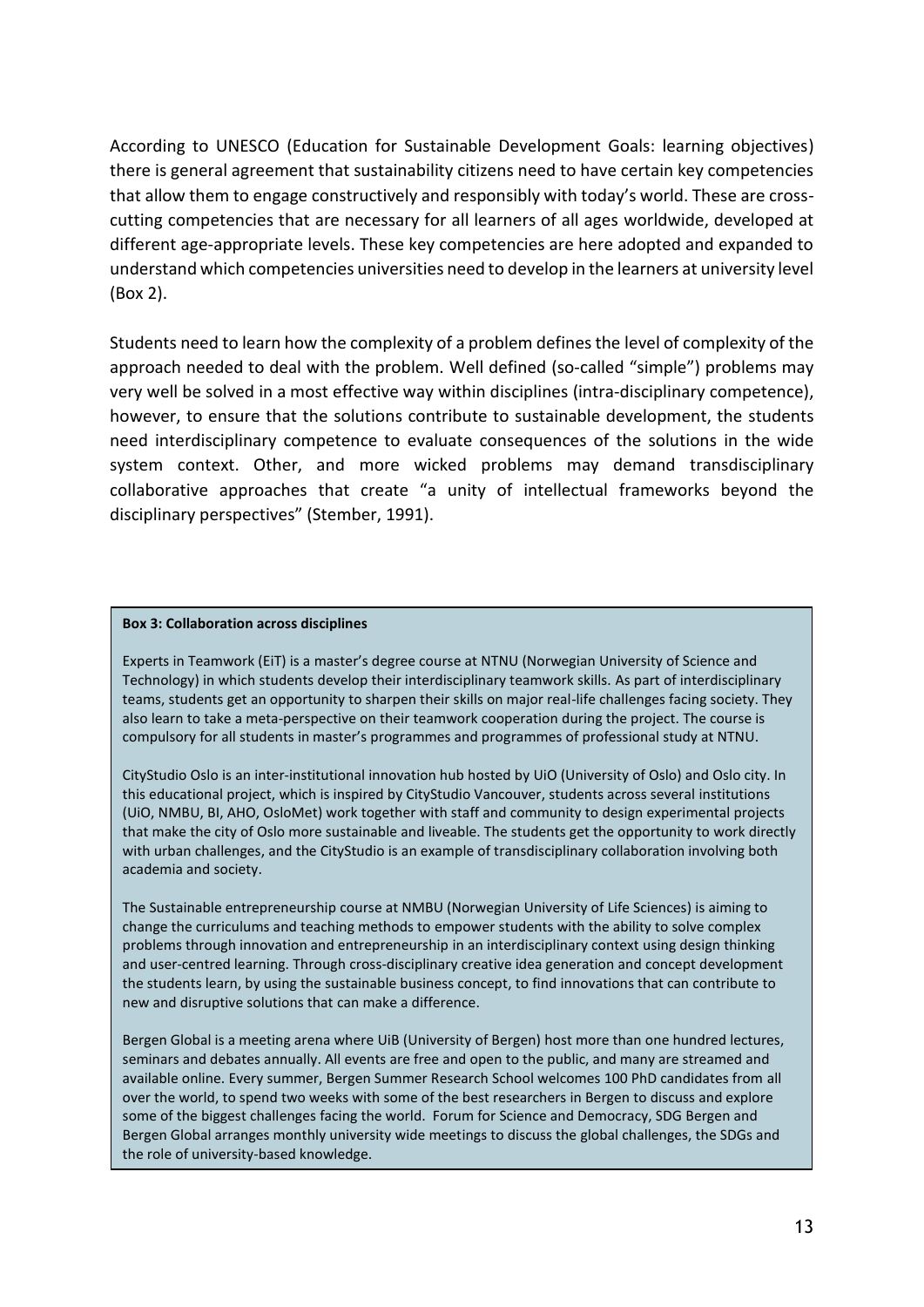The transdisciplinary approach may, typically through a design thinking process (e.g. Razzouk, and Shute, 2012), not only lead to the co-creation of new solutions to and perspectives on a problem, but also transform the perspectives on the involved disciplines themselves. Furthermore, training student's transdisciplinary competence may also support academic and social values as openness, tolerance and unbiasedness in the way they learn to acknowledge different perspectives and become aware of the traditional biases of scientific disciplines and cultures. In Box 3 are some examples of how universities engage at training collaboration and trans-disciplinary competence in their studies.

The students face the global challenges through a desire to acquire relevant knowledge for problem-solving. The SDGs expects such engagement to be encouraged and promoted through teaching at the universities. Teaching must not only open up for more interdisciplinary interactions, but also for more problem-oriented and action-based approaches, where students contribute with ideas about what is relevant knowledge (Box 4). Problemoriented basic research often means revising established theories due to shifting circumstances. Disciplines have been shaped by societal interaction over time and may thus also be changed by new ways of interacting with society. Students of the future will influence how disciplines change as society changes and can exert this influence the best by learning about *how* the disciplines have been shaped by certain socio-political goals. This calls for a close linkage of the courses in philosophy and sociology of science to the epistemological challenges expressed through the SDGs (Box 5).

#### **Box 4: Problem-oriented and action-based learning**

UiT (The Arctic University of Norway) is developing game-based learning in fishery and aquaculture management through the SimFish Model. The enrolled fisheries and aquaculture candidates are multi- and interdisciplinary minds who can fulfil the expectations of both the industry and the society at a large, with focus on sustainability. The objective of the SimFish project is to boost the potential of the FHV (Fisheries and Aquaculture) program at UiT through implementing an innovative approach to interdisciplinary vocational education and training. The Model is committed to the quality standards of teaching and learning through student-centered and active learning, and information and communication technology (ICT) enhanced research-based education.

Educating the future professionals in the agrifood system necessitates a shift in primary focus from lecture and theory to learning and learning communities. Since 2000 agroecology education at NMBU has developed a phenomenon-based and action-oriented approach to how students can learn to become agents of change for sustainable development.

At the UiB Collaboratory, students are in the driver's seat in the design of courses, research projects, journals, and conferences. They organize the Bergen International Student Conference (BISC) and are working with student-led higher education. The UiB Collaboratory is hosted by the Centre for Climate and Energy Transformation (CET) at UiB.

Higher education for the UN 2030 Agenda also means for universities themselves to be sustainable in all its actions. This includes staff awareness of the Agenda, and the ability to promote and act accordingly both in professional as well as in private roles. University institutions need to be examples for society at large, through their own practice. This will inspire the further education of the students. Both in general introductory courses, as well as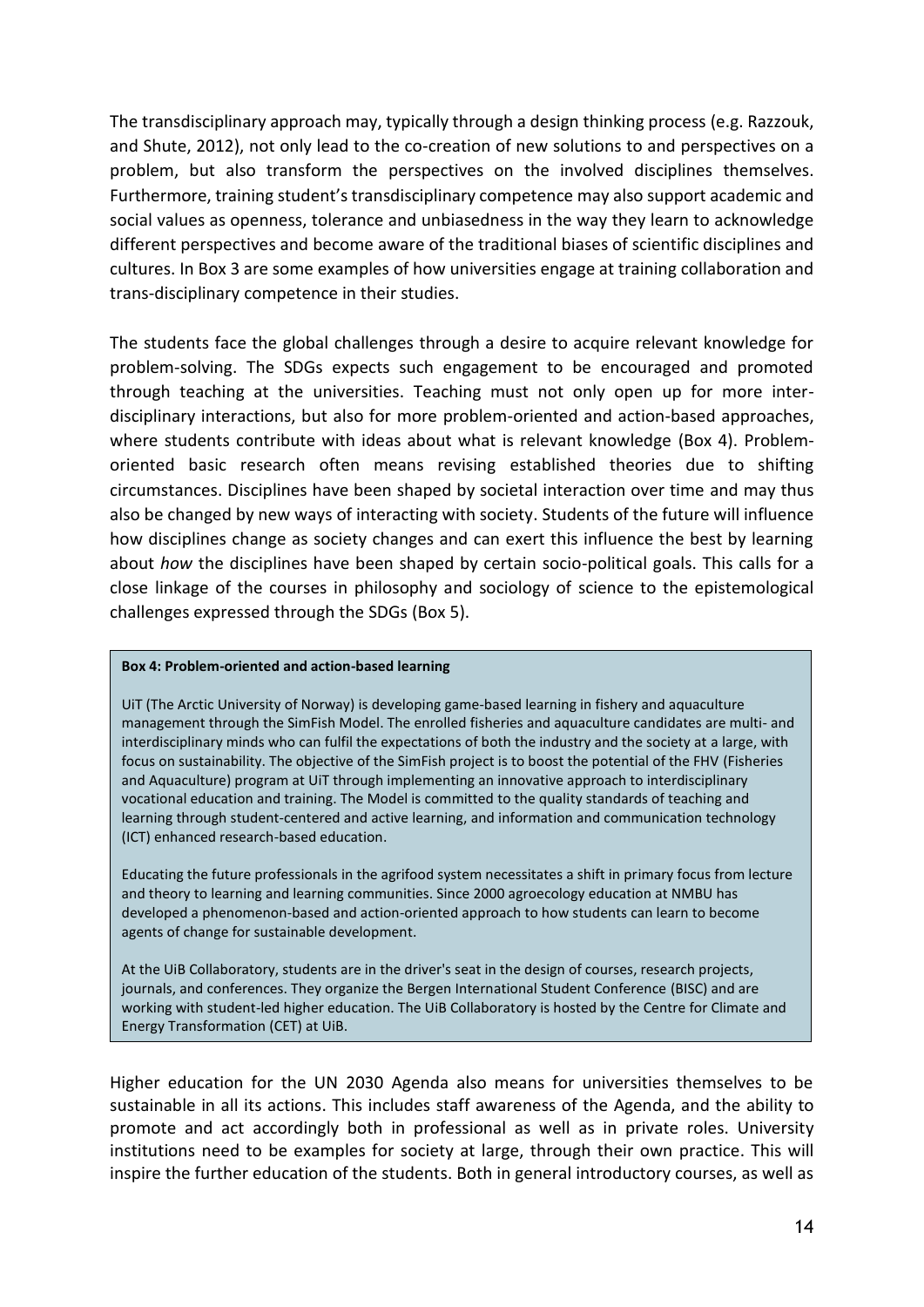later specializations, students must meet teachers/professors with broad understanding of the interlinkages between the goals of Agenda 2030 and interdisciplinary dialogue. Every academic should know and address the consequences of his/her disciplinary viewpoint on the interactions between the social, environmental and economical pillars of the Agenda.

#### **Box 5: Changing the role of disciplines**

Examen philosophicum is a mandatory introductory course in philosophy, ethics and the methods of science at many Norwegian universities. At the faculty of mathematics and natural sciences at UiB, this course has been moved toward the end of the bachelor's programme and will focus on ethical and sustainability perspectives in the context of the student's disciplinary context.

At NMBU a new pilot course for BSc, MSc and PhD students will address challenges of interdisciplinarity and expert's disagreements in sustainability research. Every subject matter is situated within a paradigm where the scientific framework is set: theories, concepts, methods, research agenda, etc. Such boundaries are easy to stumble on within any multi-disciplinary institution or collaboration. The students will learn how to transform such controversies into constructive dialogue across disciplines.

# <span id="page-14-0"></span>3.3. Teacher's education

The universities educate professionals, who again through their working life can contribute to the reduction of social inequality, prevent the destruction of the environment, animal habitats and the atmosphere. Professionals with knowledge and understanding of the interconnection between the social, environmental and natural worlds, can be the most important change agents. Teachers play a particular important role in educating new generations with a growing awareness of our global challenges. Teachers educated within the university sector are key mediators of reliable knowledge about global developments, and their effect on the daily life of local communities. The university curriculum of teachers needs to synthetize different types of knowledge and disciplines, and is the professional education that most strongly require reflection on the interactions (and contradictions) between SDG's. Teachers not only mould future generations, but also act as «public intellectuals», and as models for the rest of the academic community. The teaching profession also may be pioneers in the creation of new way of interacting between those who produce knowledge and those who use it to act and change (Box 6).

The shift towards education for sustainable development which is seen in the teacher's education for primary, secondary and tertiary education is also required in higher education for sustainable development (HESD). Courses given in university pedagogics to give scientific staff teacher training must increase the focus on effective pedagogy for HESD. Teachers at higher education institutions should learn how they can promote a sustainable mindset among the students through their teaching and how to facilitate the students' acquisition of key competences for sustainable development (Box 2). Universities should also consider emphasizing pedagogical competences aimed specially towards HESD in future recruitments of academic staff.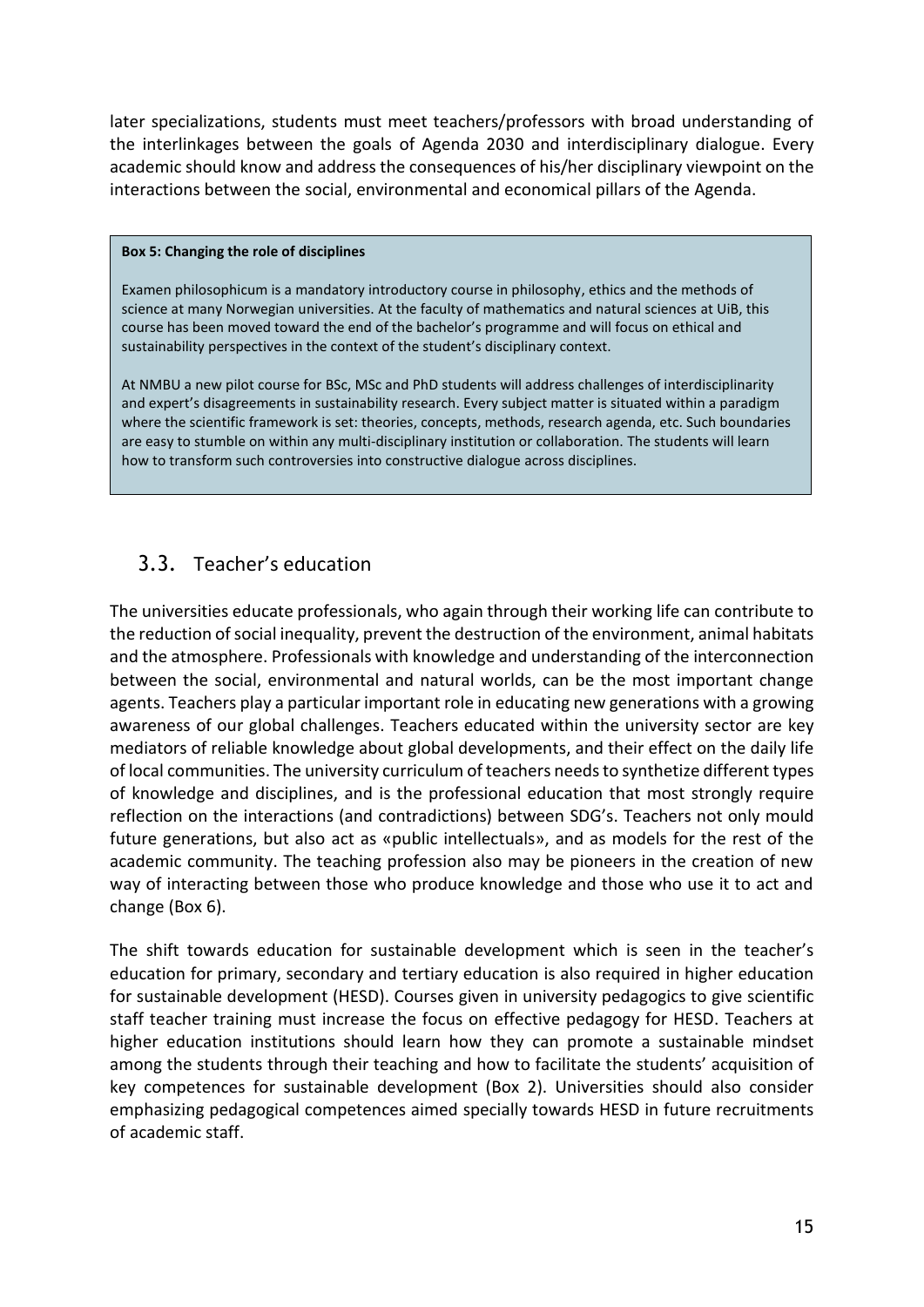#### **Box 6: Teacher's education for ESD**

Since 2005, the teacher education at NMBU has continuously worked towards a coherent, integrative and contextual approach to how a teacher education can support pre-service teacher students' learning and engagement to enact education for sustainable development (ESD) in schools. Throughout the teacher education the students are exposed to contexts, assignments and teaching methods that are relevant to increase their competence in teaching sustainability

Sustainable development by involvement (SDI) is a course in early childhood teacher education at HVL (Western Norway University of Applied Sciences) in Bergen. The course is based on a holistic understanding of sustainability, based on linkages and interdependencies between social, political, environmental, and economic dimensions. The course aims to empower the future teachers, and help them to perceive children as agents of change, as being and becoming eco-citizens.

At UiT, sustainability is included in kindergarten teacher's education using biodiversity and harvesting of local wild food resources as a tool for addressing the SDGs, not only from an environmental, but also from socio-economic and political point of view.

### <span id="page-15-0"></span>3.4. Student engagement

Students are showing their ability to take responsibility and action towards climate change, inequality and the causes of these crises. They need to be heard across the globe. To support students' collective action it is necessary to cooperate across institutions, governments and borders, and universities play an important role in strengthening and developing broad partnerships for action. To build a sustainable future we need the energy, creativity, and initiative of the universities and young people around the world. Students need a global arena, along the lines of the Norwegian National Students Organization (NSO) (Box 7), where they can discuss universal matters such as quality education, student rights and the SDGs. We need to facilitate the ongoing global discussion among students through the establishment of a global forum, a global student voice.

#### **Box 7: Students' voice**

The National Students Organization in Norway (NSO) is comprised by 30 member unions from higher education institutions across Norway and is the country's largest student organization. NSO is a forum for the discussion of topics such as student finances, quality of education, internationalization of higher education, equality and student solidarity. NSO's international representation of students is strongly related to the active membership of the European Students' Union (ESU).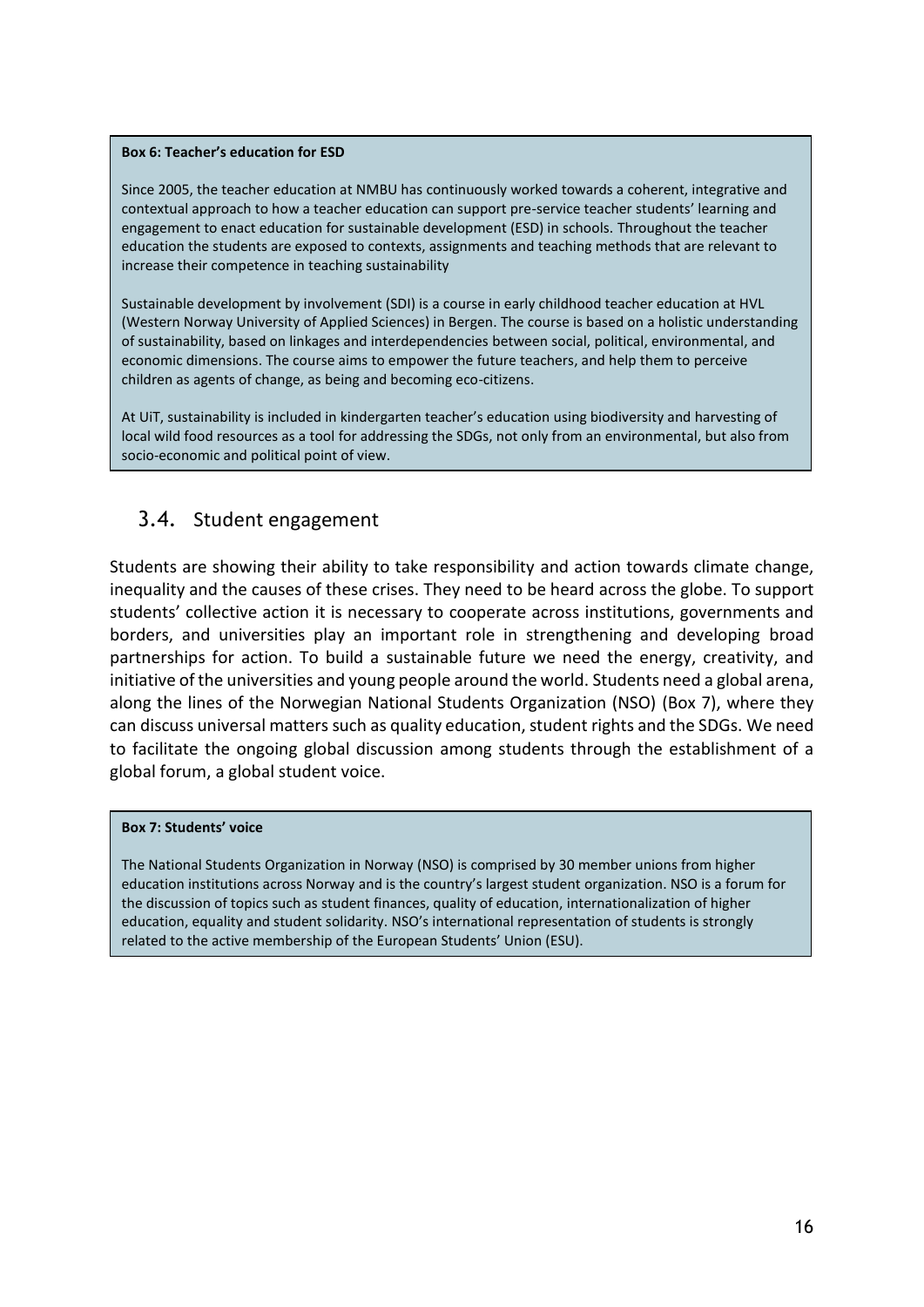The student`s role in the transformation of the higher education sector towards a more sustainable future is crucial. In many cases students are drivers of change and take responsibility towards action when their educational and democratic institutions fail to do so. Universities have an important role to play in putting students on the right path towards creating a sustainable society. Universities must act asrole models for students and make sure their values are reflected in actions. Universities should facilitate collaborations towards sustainable development among students and promote a mindset for sustainability (Box 8). This can, for instance, be done through the mentorship systems that exist at Norwegian universities today.

#### **Box 8: Student engagement**

At UiT four students are each year employed in part time internships as *sustainability pilots*, one at each of the four main campuses of UiT. The sustainability pilots are working towards a stronger focus on sustainability among the students, for instance by creating events with focus on specific SDGs. The pilots have mentors appointed from the university to guide their work throughout the year.

Similarly, in 2019 UiB employed five students who were tasked with integrating the student perspective in the work towards becoming a climate neutral university.

At BI (Norwegian Business School) BISO Impact (a new body in the BI Student Union) was established to support the new BI sustainability strategy and develop increased student engagement on sustainability. BISO Impact works as a support function for all other units by encouraging and helping them to focus on sustainability. In addition, it works to set sustainability on the agenda for BI, companies, and the students. To strengthen this initiative BISO Impact has developed the BISO Environment Compliance Certificate (BISO ECC) where student units can be certified as so-called Green Units.

### <span id="page-16-0"></span>3.5. Knowledge base and curriculum development

Whereas the training of key competences (Box 2) and the focus on problem-based learning *per se* may be regarded as education *for* or *as* sustainable development, students should also meet the SDGs, their factual content and their synergies and trade-offs, as content of course curricula. Such education *about* sustainable development may be organized in many and complementary ways, such as

- Creating and/or demanding learning outcomes related to the SDGs
- Making SDGs part of course examinations in some degree programs
- Including perspectives on the SDGs in the PhD programs
- Including SDG relevance in textbooks and course curricula
- Organizing (mandatory) introductory courses in the SDGs for all students
- Creating Bachelor and Master programs in SDGs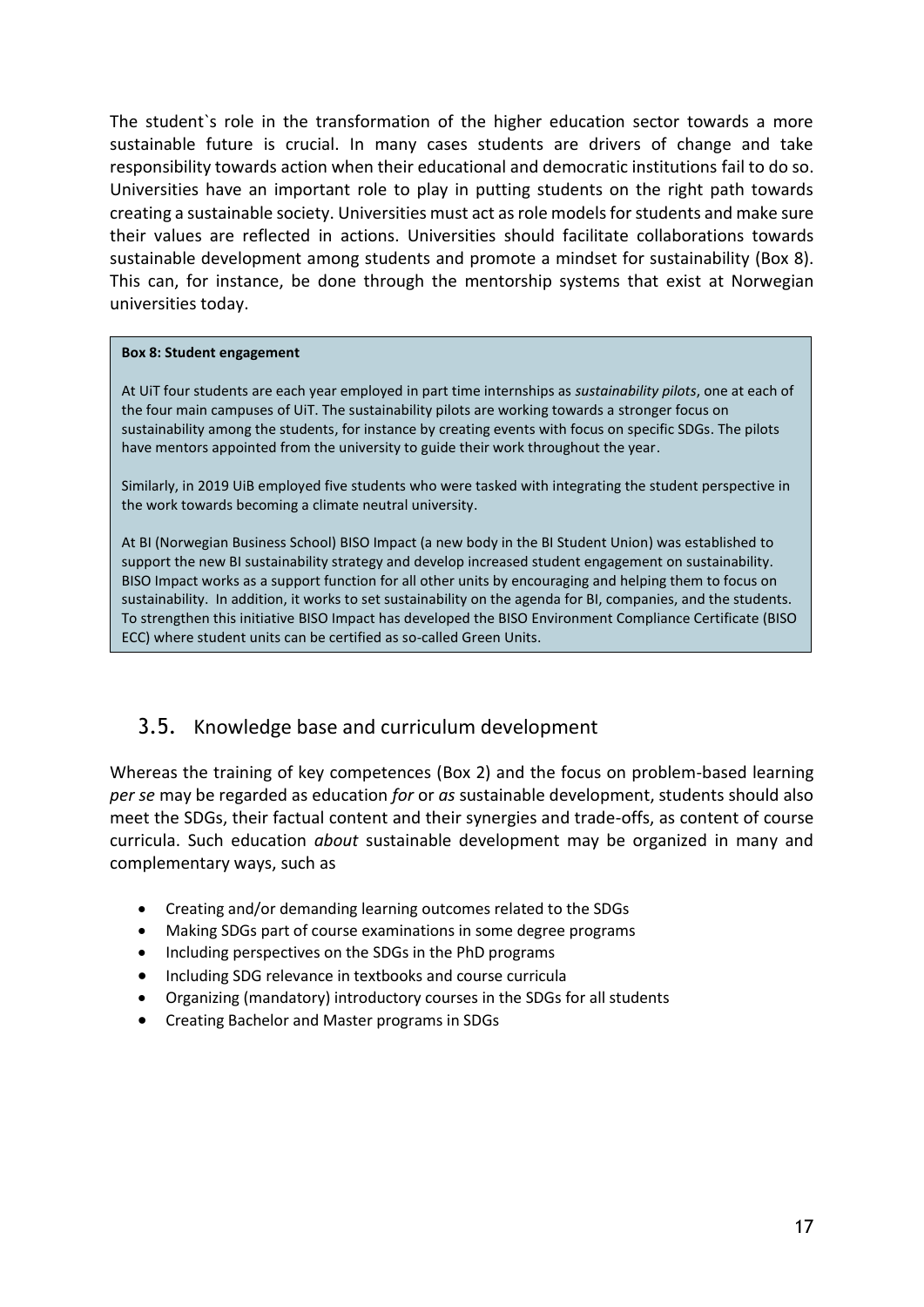As can be recognized from the above list, there are two main approaches to this, 1) include SDG relevant topics in existing courses or programs, and 2) create new courses or programs with direct focus on sustainability. Some examples from Norwegian institutions are given in Box 9.

#### **Box 9: Education about sustainability**

At NTNU the sustainability perspective is central in the Master program in Urban Ecological Planning. Urban Ecological Planning (UEP) is a practice-based program that enables students to develop skills and knowledge to address complex urban issues in rapidly changing social, cultural, political and environmental contexts. The program focuses on the complex interdependencies between people, institutions and the built environment in pursuit of equity, efficiency and sustainability in the Global South.

Doing Sustainable Business in Africa is a Master level course at BI which raises awareness and provides knowledge related to corporate responsibility, from a social and environmental perspective, to ensure a sustainable development in Africa. The course looks at what has worked and what has failed – and why – from a business and sustainability point of view.

UiB is in the process of developing a Master's Degree in Sustainability, in order to support ongoing work and new initiatives on sustainability in the Master's education. The university also address sustainability challenges directly in various courses. An example is the course Causes and consequences of Climate Change, which introduce some of the consequences of climate change, such as geohazards, rising sea level, and societal impact. The course will give the student perspective to discuss the UN's Sustainable Development Goals in the context of the ongoing changes in climate. UiB also offer courses addressing SDGs 14 and 15 specifically.

The Master program in Development, environment and cultural change at UiO addresses a range of questions. What are the key systemic causes of the so-called Anthropocene era? How are different lives lived under this new planetary condition? What are the main challenges in creating more sustainable futures? Among the learning goals for this course is a deep understanding of ethical challenges involved in researching sustainable development, including corresponding academic dilemmas and responsibilities.

Since 1986 Noragric at NMBU has addressed sustainability issues like poverty, livelihoods, gender, property rights, environmental management, conflict, peace building and post-conflict development in the Global South in the study programs. Today Noragric offers three Master programs and one Bachelor program within the field of international environment and development studies, covering sustainability issues at a broad scale

The pedagogical challenges of integrating the basic ideas of the UN 2030 Agenda in the teaching and curricula of established disciplines is formidable, but it is even greater in interdisciplinary fields of study and in potentially new disciplines. Problem-oriented basic research on the SDGs produces knowledge that can be integrated in established curricula, but may also open up for new kinds of teaching and certification of students that challenge established routines, academic titles, and expectations about how education and work relate.

While the SDGs can be integrated with established curricula, they will also transform the orthodoxies of disciplines and demand renewal of epistemologies in line with a new understanding of what is relevant knowledge. The SDGs can be part of the curriculum as such, as a way of educating all students about the UN 2030 Agenda. They can inspire the renewal of disciplines (like in economics and the turn towards resource economics, environmental economics, circular economics or de-growth economics), towards a redefinition of the purpose of a discipline (like the shift in political science from nation-state to the global, or in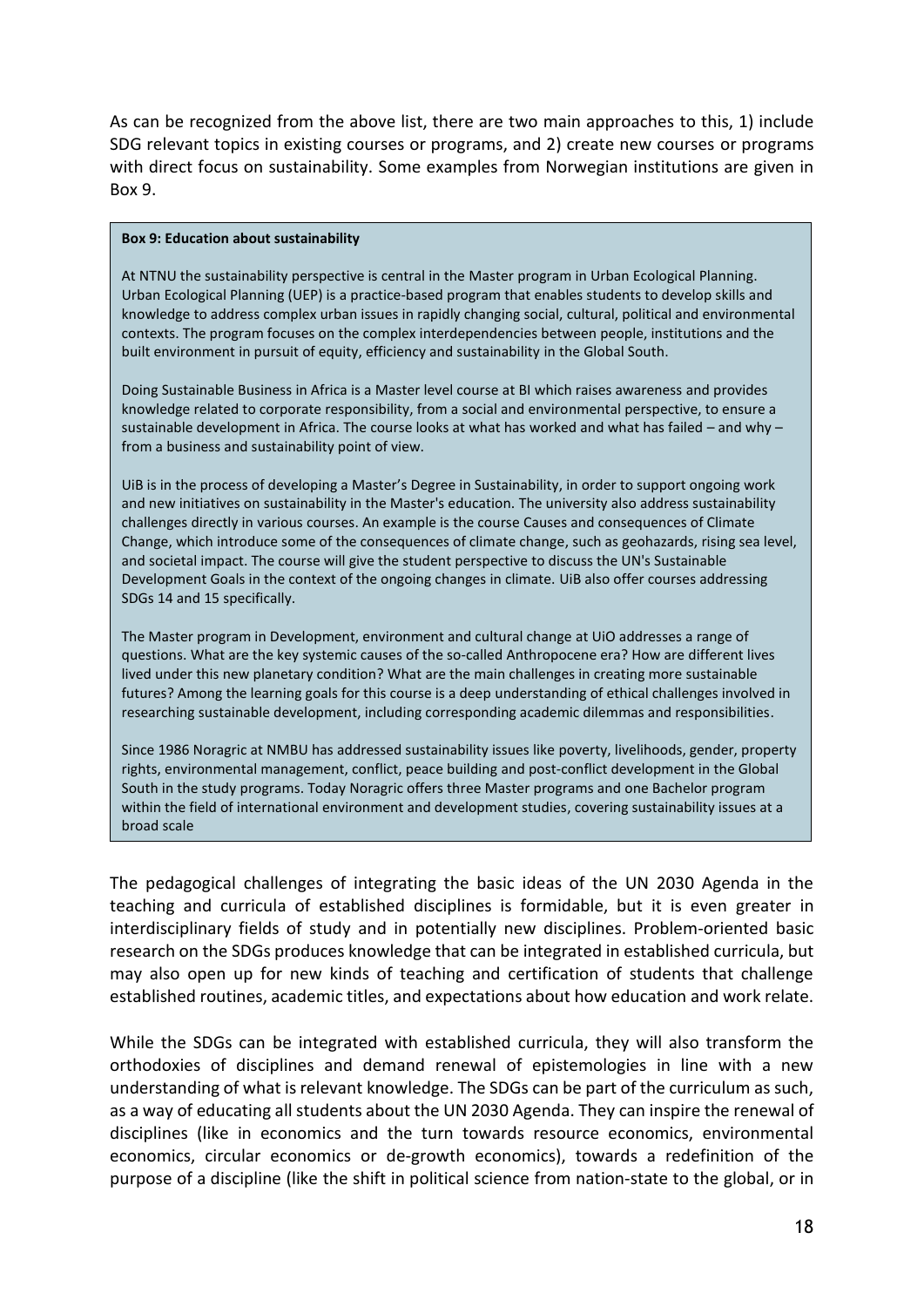earth sciences, with the shift from the study of matter to the study of the mutual configuration of human/matter), to mention a few aspects.

# <span id="page-18-0"></span>4. Promoting an SDG-oriented transformation in higher education

# <span id="page-18-1"></span>4.1. Dedicated leadership

The role of the University is to protect the academic freedom and to secure good working conditions for university professionals, as well as upholding the social power to present to the world what academics see as the most relevant knowledge to the problems we are facing. In seeking to make knowledge relevant for the SDGs, the academic community need the support from the university leadership, especially when new knowledge challengesthe old disciplinary and administrative order, the established systems of evaluation and rewards, and the established ways of linking relevance to actors of society. The leadership of a university must show that they trust the rationality of creative actions, as these actions relate to the SDGs. This means opening for creativity and flexibility in ways of teaching (as discussed in section 3), types of knowledge evaluation, curriculum changes, academic mobility between disciplines, greater student mobility between disciplines and faculties and between universities and society (lifelong learning), and acceptance of new types of disciplines where students and teachers get together to explore combinations of knowledge. At governmental level, law and regulations for higher education must not put restrictions that work as hindrances for this flexibility.

The university organization, which today rewards specialization and academic achievements based on highly structured and traditional orthodoxies, needs to reward academic creativity differently if knowledge for the SDGs is to evolve. We also have to take responsibility for the use of knowledge, an ethical responsibility that follows from our accountability to the SDGs. The disciplines as they work today, supported by the university leadership and administration, supported and inspired by funding, a multitude of evaluations, rankings, ratings, quality assurance agencies, and criteria of excellence (from citation-indices to journal status), promote disciplinary orthodoxies. The structure of disciplining academics and the institutions they work within, tend to undermine the collaboration needed to transform the very same disciplines.

Re-shuffling and reprioritizing resources demand a dedicated leadership at all levels. The academic leadership carries a heavy responsibility for enabling the disciplinary transitions seen as necessary for promoting the SDGs. Without a dedicated leadership, in close interaction with the academic community and the many small initiatives from below, changes will be hard to realize.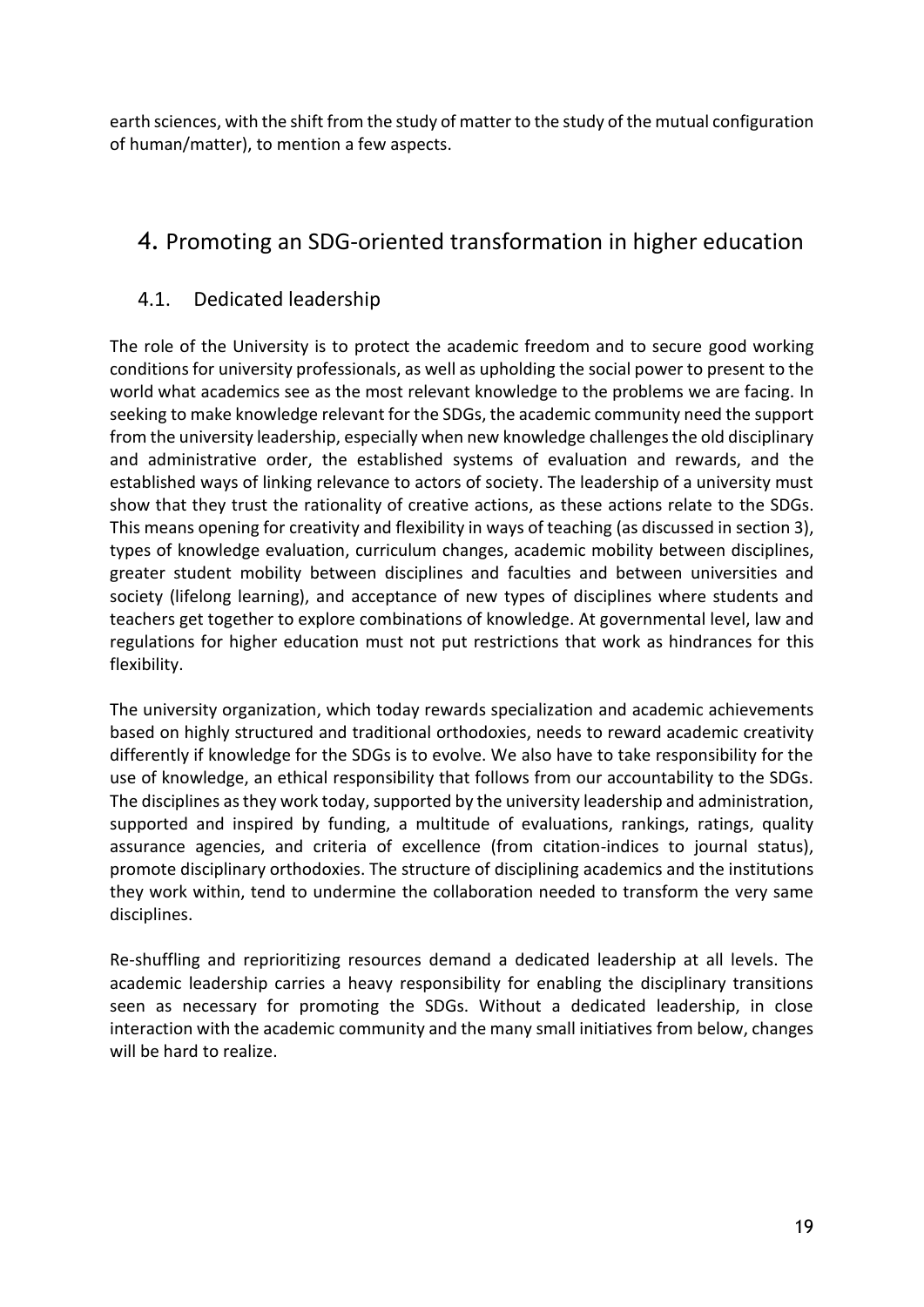# <span id="page-19-0"></span>4.2. Multi-sectorial collaboration and silo breaking

According to UN, no government or stakeholder will be able to address the multi-sectoral, cross-pillar global challenges of today alone. We can only achieve the 2030 Agenda if different sectors and actors work together by pooling financial resources, knowledge and expertise [\(2030 Agenda Partnership Accelerator\)](https://sustainabledevelopment.un.org/PartnershipAccelerator). One of the greatest obstacles in approaching the interconnected challenges today, is silo-thinking and a potential inability to overcome internal and institutional barriers towards solving the SDGs. Silo-thinking is a hinderance for transdisciplinary collaboration within universities, typically reflecting thematic, organizational and financial structures, which again are promoted by governmental financing systems, research funding organizations, and approved publication channels rooted in scientific culture. We need more innovative, multisectoral and multi--thematic support systems and partnerships that can be brought to scale quickly, engaging all parts of society, and particularly the young people who will be key to the success of the 2030 Agenda.

Furthermore, in order to make substantial progress towards the fulfillment of Agenda 2030 academia must furthermore increase collaboration with all stakeholders of society, both in public and private sectors, with policy makers and NGOs, as well as the business sector. Academia must provide the knowledge and competence required by society to take sustainable choices and actions. This calls for a closer and more flexible flow of knowledge and competence between academia and society at large, where education is viewed in a lifelong perspective and challenges are faced in a joint effort between all sectors. In this picture it is crucial still that universities remain independent and autonomous institutions providing basic research and education to secure an unbiased knowledge base upon which the best decisions can be made for a sustainable future.

# <span id="page-19-1"></span>4.3. A revised view on quality of education

To change a university disciplinary structure takes time, dedication and sometimes financial resources. The SDGs, as a global commitment, needs universities at the local level to commit the necessary resources to make our knowledge society prepared to tackle the global

*The notion of quality in education should encompass not only high scientific standards within any given discipline, but also the training of key competencies for HESD as well as sustainability knowledge.* challenges. This means that universities must give professors time to create new curriculum, interact across disciplines, reflect on how to present learning outcomes and mediate student qualifications to a working life now asking for "sustainability knowledge". And the academic community must be given autonomy and time to justify this kind of knowledge within our own qualification

framework, but also in relation to the qualification criteria developed by government. The notion of quality in education should encompass not only high scientific standards within any given discipline, but also the training of the key competencies for HESD (as given in Box 2) as well as sustainability knowledge. That is, quality evaluation systems, both institutional for selfevaluation and governmental QA systems, need to reward initiatives in higher education both *for*, *as* and *about* sustainable development, in addition to scientific factual and disciplinary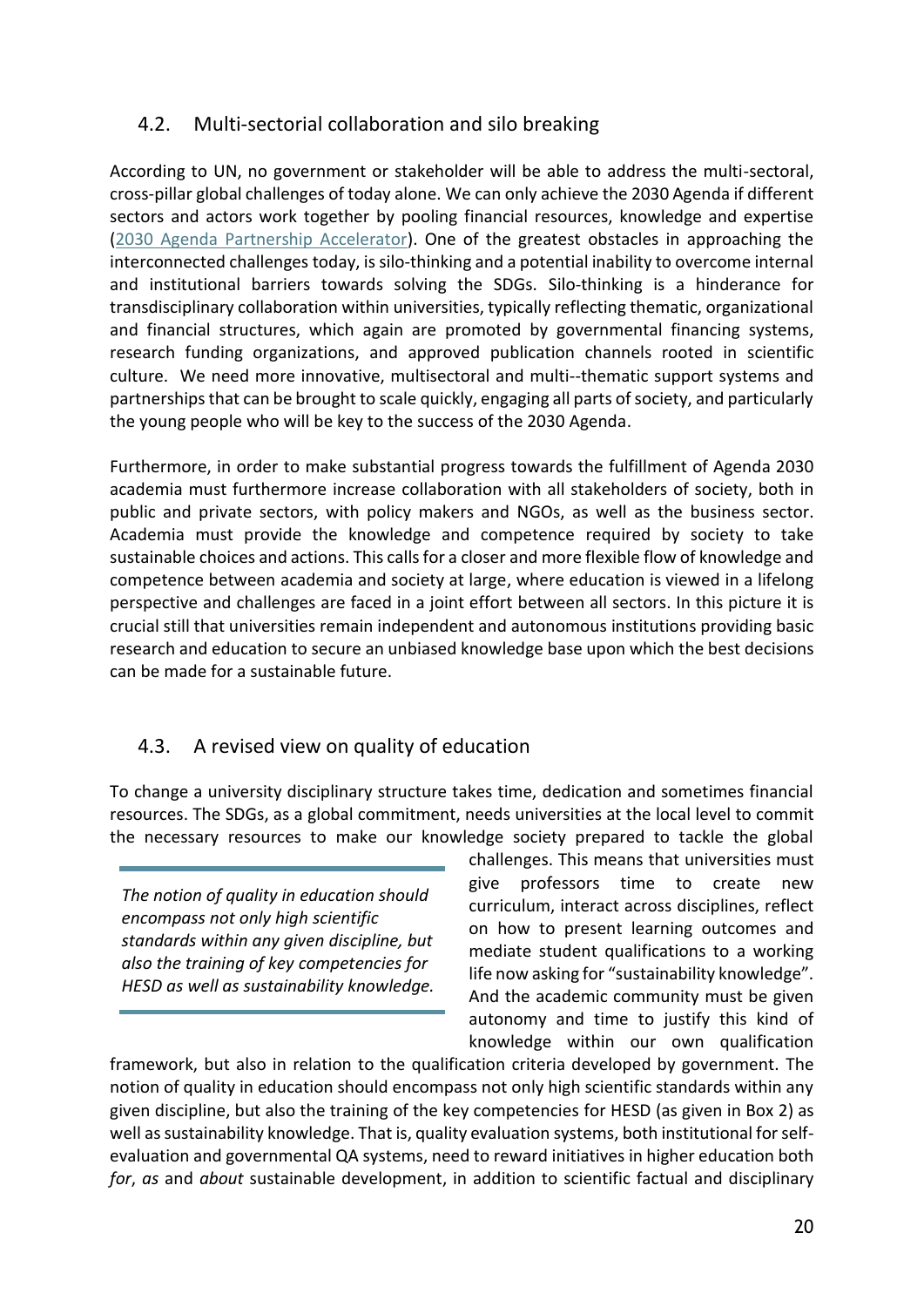knowledge. This is necessary to integrate the discourse on the global challenges and the SDGs in the curriculum of the different disciplines, and open for new types of academic interaction. On a platform like this, initiatives from below can be spread to inspire other disciplines and universities in their attempts to promote SDG quality in curriculum development and teaching. Both the variety of initiatives and the initiatives that gain common support within the sector may inspire the broader (global) debate about how SDG quality in education and curriculum development may progress.

# <span id="page-20-0"></span>5. Platform for sharing of best practice

# <span id="page-20-1"></span>5.1. Typology of best practice examples

This working group was given the task of building a digital platform for dialogue, for presentation of best practices, and the promotion of ideas for SDG-relevant teaching and disciplinary organization. Furthermore, the platform will be used to interact with actors in the sector and other stakeholders. We have collected examples of best practice from across the university sector, but the example list is far from exhaustive. Throughout this report a few examples from the platform have been given in the example boxes to illustrate specific topics covered in the report, but the full data base of best practice examples will become available on the online platform.

#### **Box 10: Typology for best practice examples in HESD**

General categories:

- Higher education *about* sustainable development
- Higher education *for* sustainable development
- Higher education *as* sustainable development

Types of activities at the institutional level:

- Over-arching institutional activities
- Mobility and collaboration between institutions; nationally, internationally.
- Quality criteria for sustainability
- Lifelong learning
- Student involvement and overall engagement
- Societal interaction for SDG relevant knowledge; from public mediation to skill-formation.
- Demands on research for the production of new knowledge for curriculum development

Activities at faculty and disciplinary level:

- Course development and learning outcomes
- Program development
- Curriculum development
- Pedagogical development
- Skills-formation and linkages to working life
- Student driven activities
- Demands on research for transformation of curriculum, teaching and interaction with society through skill (trans)formation.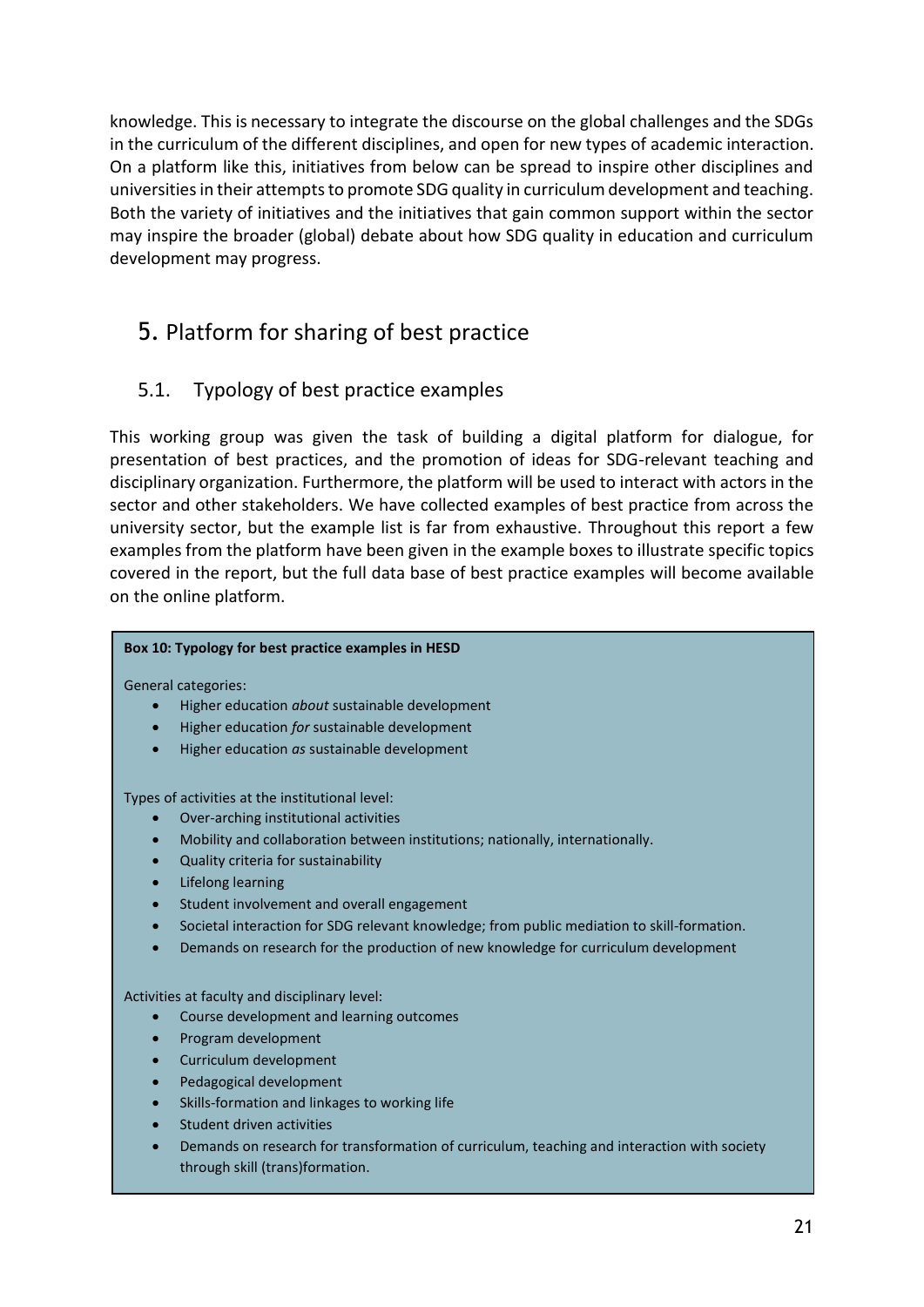On the platform the examples may be filtered using optional keywords from what is referred to as a typology for best practice examples in HESD. The typology has three main categories with keywords as given in Box 10. Each example is categorized according to one or several keywords from this typology.

### <span id="page-21-0"></span>5.2. Further platform development

The delivery of the working group is this written report and the platform, which, as of today (the day of report finalization) is situated at a temporary site. It remains to find the optimal placement and "owner" of the platform to secure the necessary competence for further platform development. It is crucial that the universities continue to collaborate to enhance the quality of higher education for sustainable development by sharing examples of best practice. The working group therefore recommends that the platform is governed as a crosssectorial collaboration, either through a completely shared responsibility comprising both funding, content and technical operation, or with a university as owner, securing funding and technical operation, but where a national cross-sectorial committee is securing content and quality. Furthermore, the National University Committee for cooperation on the UN 2030 Agenda for Sustainable Development should consider further action to make this national initiative into a global initiative, for instance, in collaboration with UNESCO.

# <span id="page-21-1"></span>6. Final remarks

The issues raised by the Global agenda asking for a "transformative shift" and a new development model, cannot be realized unless all actors in society move in the same direction. Universities, through their roles as producers of the knowledge base for a society (research) and through dissemination and spreading of knowledge, are the most important changeagent. Our platform for best practice based on collaboration between universities, show how universities *together* can drive these changes. A mutual learning process through continuous exchange of ideas and experiences makes us leapfrog. The best way to reach a "transformative shift" within the short timeframe we have is through collaboration and sharing of "best practice".

Strengthening the collaboration between the universities (as in this platform) will also strengthen the role of the universities in society and make the universities a more influential voice when we interact in different ways with the economy, politics and public administration. The collaboration between universities will not just be important in changing other parts of

society, but also give the university sector a stronger voice and increased responsibility for these changes. The use of knowledge within the economy and the political system becomes an arena for discussion between universities and other societal sectors, based on an ethical commitment to the changes we must go through. Thus, by steering this process together, universities

A "transformative shift" within the short timeframe we have, can best be reached through collaboration and sharing of "best practise".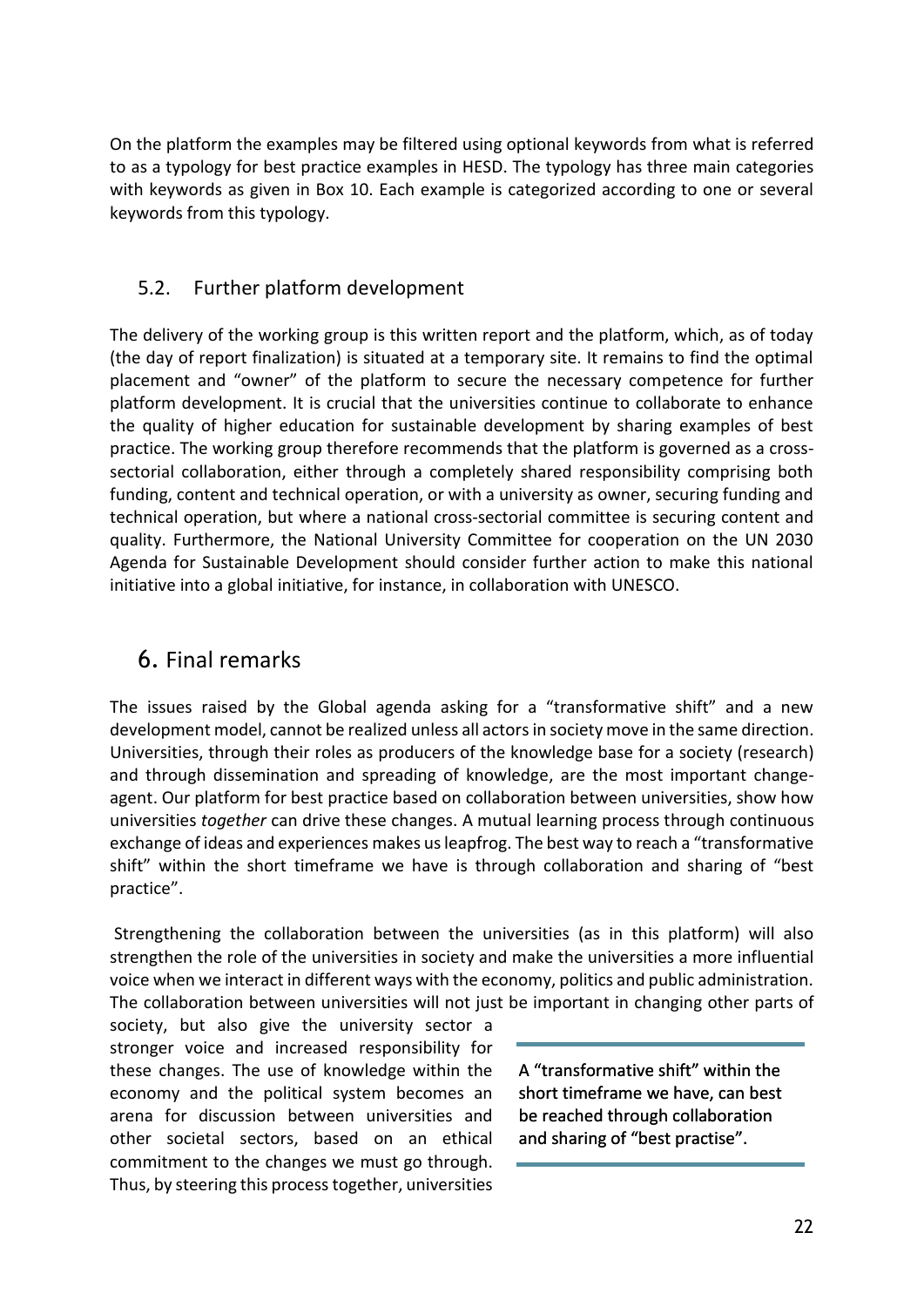take a greater ethical responsibility for how knowledge penetrates society and how we educate students, professions, or the general public. Furthermore, we have a common responsibility to strengthen the independence and freedom of academic voices in their different interactions with other institutions of society. This will influence how we interact with funding sources at all levels, the content of agreement on applied research, etc. But, first of all, it is a question of developing a common profile of the academic community, the academic profession, which through its teaching, curriculum and choice of topics for research, show that we are a voice within society taking responsibility for the "transformative shift" the SDGs seek to drive us towards.

# <span id="page-22-0"></span>7. References

UNESCO report. Education for Sustainable Development Goals: learning objectives, <https://unesdoc.unesco.org/ark:/48223/pf0000247444>

Independent Group of Scientists appointed by the Secretary-General, Global Sustainable Development Report 2019: The Future is Now – Science for Achieving Sustainable Development, (United Nations, New York, 2019).

Keeble, B.R. (1988) "The Brundtland report: 'Our common future'." Medicine and War 4, no. 1, 17-25.

Razzouk, R. and Shute, V. (2012). What Is Design Thinking and Why Is It Important? *Review of Educational Research*, Vol. 82, No. 3, pp. 330–348

Stember, M. (1991). Advancing the social sciences through the interdisciplinary enterprise. *The Social Science Journal* 28 (1), pp 1-14.

International Institute for Sustainable development: <https://www.iisd.org/topic/sustainable-development-goals>

National Committee for agenda 2030 in the Higher Education Sector (SDG Norway): <https://www.uib.no/en/sdgnorway>

2030 Agenda Partnership Accelerator – UN Project <https://sustainabledevelopment.un.org/PartnershipAccelerator>

Norway's follow-up of Agenda 2030 and the Sustainable Development Goals. Report | Date: 05/07/2016: <https://www.regjeringen.no/en/dokumenter/follow-up-sdg2/id2507259/>

#### **Background literature**

In addition to the above references, a number of reports and publications have been used as background information to get an overview of the status and role of sustainability in higher education in general. These are listed below

Biermann, F. (2014). Earth System Governance. World Politics in the Anthropocene. Massachusetts. MIT Press.

Dodds, F. (et al.). (2017). Negotiating the sustainable development goals. A transformational agenda for an insecure world. New York. Routledge.

Dryzek, J. S. (2013). The Politics of the Earth Oxford. Oxford University Press.

Economic and Social Council (ECOSOC) (2019). Progress towards the Sustainable Development Goals. Report by Secretary General to the Ministerial meeting. 27th of July 2018. New York. UN.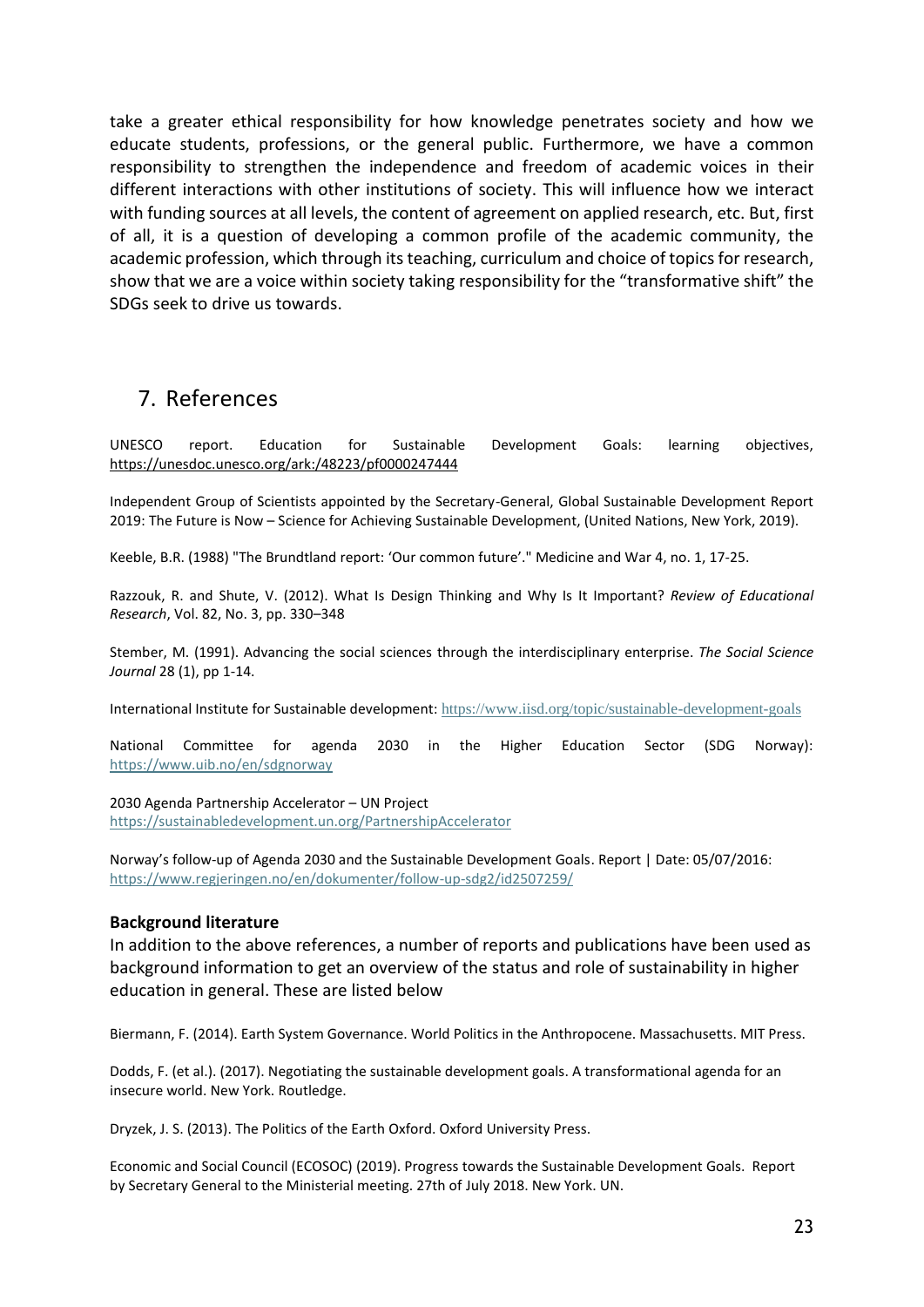Forum for Utvikling og Miljø (2017). Sytten Mål. En Framtid. Slik kan Norge nå FNs bærekraftmål innen 2030. Oslo. Rapport.

Global Civil Society Report on the 2030 Agenda and the SDGs. Spotlight on Sustainable Development 2019. Reshaping governance for sustainability. Transforming institutions – shifting power – strengthening rights (www.2030spotlight.org).

Global Education Monitoring Report (2016). Education for people and planet. Creating Sustainable futures for all. Paris. UNESCO.

Global University Network for Innovation (2019). Humanities and Higher Education: Synergies between Science, Technology and Humanities. Higher Education in the World 7. Barcelona, GUNi [\(www.guninetwork.org](http://www.guninetwork.org/) ).

Global University Network for Innovation (2018). Approaches to SDG 17 Partnerships for the Sustainable Development Goals (SDGs). Barcelona, GUNi. [\(www.guninetwork.org](http://www.guninetwork.org/) )

Grønningsæter, A. B. and Stave, S. E. (2015). The Global Goals for Sustainable Development. Challenges and possible implications for Norway. Oslo. FAFO.

Halvorsen, T. (2019). Frå Vekstparadigme til berekraftmål? I Tjora, Aksel Universitetskamp. Oslo. Scandinavian Academic Press.

Hornborg, A. (2019). Nature, Society, and Justice in the Anthropocene. Unraveling the Money-Energy-Technology Complex. Cambridge. Cambridge University Press.

The Higher Education Sustainability Initiative (HESI) (2019). Raising and Mapping Awareness of the Global Goals. Report to the High-Level Political Forum on Sustainable Development. New York. UN.

The World Commission on Environment and Development (1987). Our common future. Oxford. Oxford University Press.

Independent Group of Scientists (2019). The future is now. Science for achieving sustainable development. Global Sustainable Development Report. New York. United Nations Department of Economic and Social Affairs (ECOSOC).

International Association of Universities (2019). Higher Education and SDG 13: Climate action through university teaching, research and community engagement. Paris. IAU-Higher Education and Research for Sustainable Development.

International Council for Science (2017). A guide to SDG interactions: From Science to Implementation

International Social Science Council (2010). Knowledge Dividers. World Social Science Report. Paris. UNESCO Publishers.

International Social Science Council (2016). Challenging Inequalities. Pathways to a Just World. World Social Science Report. Paris. UNESCO Publishers.

Latour, B. (2015). Facing Gaia. Eight Lectures on the New Climate Regime. Cambridge. Polity Press.

Levi, L. and Rothstein B. (2019). Universities must lead on Sustainable Development. University World News.

Norwegian Ministry of Finance (2019). One year closer. Norway`s progress towards the implementation of the 2030 Agenda for Sustainable Development. Report. Oslo. Dep.